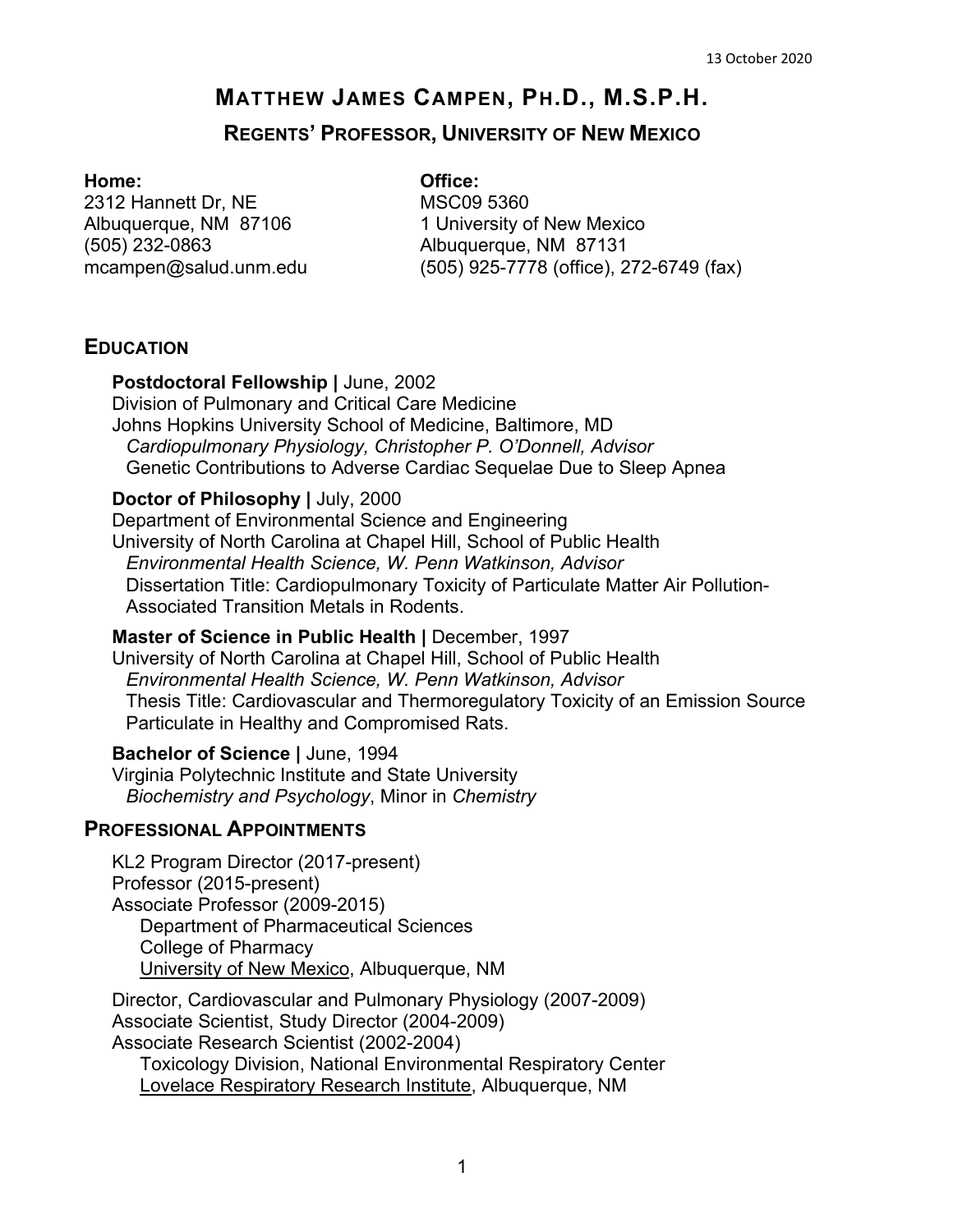## **ADJUNCT APPOINTMENTS**

Adjunct Assistant Professor (2005-2008) Department of Pathology, Center for Tropical Diseases University of Texas, Medical Branch, Galveston, TX

Adjunct Assistant Professor (2002-2009) School of Medicine & School of Pharmacy University of New Mexico, Albuquerque, NM

## **HONORS AND AWARDS**

Marshall Hahn Scholarship at VPI & SU, 1990

- Mary O. Amdur Award for Environmental Inhalation Toxicology, Society of Toxicology Meeting, 1999 for presentation entitled: Cardiopulmonary Toxicity of Instilled Nickel, Vanadium, and Iron in Monocrotaline-Treated Rats. M J Campen, K L Dreher, D L Costa, and W P Watkinson.
- Individual National Research Service Award, NHLBI, 2001 "Hemodynamic Responses to Apnea in Mouse Strains", 1F32HL068417-01
- Graduate Volunteer Faculty Award, 2006, College of Pharmacy, University of New Mexico
- Research Paper of the Year, 2007, Inhalation and Respiratory Specialty Section, Society of Toxicology, for Lund et al. (#31, below)
- Young Investigator Award, Inhalation and Respiratory Specialty Section, Society of Toxicology, 2013
- Society of Toxicology Achievement Award, 2014
- UNM Regents' Professorship, 2017-2019

## **SOCIETY MEMBERSHIPS**

American Physiological Society 1998-2009. American Thoracic Society 2001-present. Society of Toxicology, 2002-present. President / Executive Officer, Mountain West Regional Chapter, 2005-2007 Councilor, Inhalation Specialty Section, 2007-2009 Member, Research Funding Committee, 2008-2009 Member, Disease Prevention Task Force, 2008-2011 President, Founding Officer, Cardiovascular Specialty Section, 2010-2011 Member, Publications Committee, 2012-2016; Chair, 2015-2016 Member, Awards Committee, 2015-2017 President / Executive Officer, Inhalation and Respiratory Specialty Section, 2017- 2020 New Mexico Center for Environmental Health Sciences, 2003-2008 American Heart Association, 2005-present

## **PROFESSIONAL ACTIVITIES**

Organized 2005 Mountain West Society of Toxicology Meeting, "Environmental Cardiology", Santa Fe, New Mexico Member, Albuquerque Air Quality Board, 2006-2009 Environmental Justice Subcommittee Member, 2007 Contributor, Cardiovascular Toxicology Chapter, 2009 Integrated Science Assessment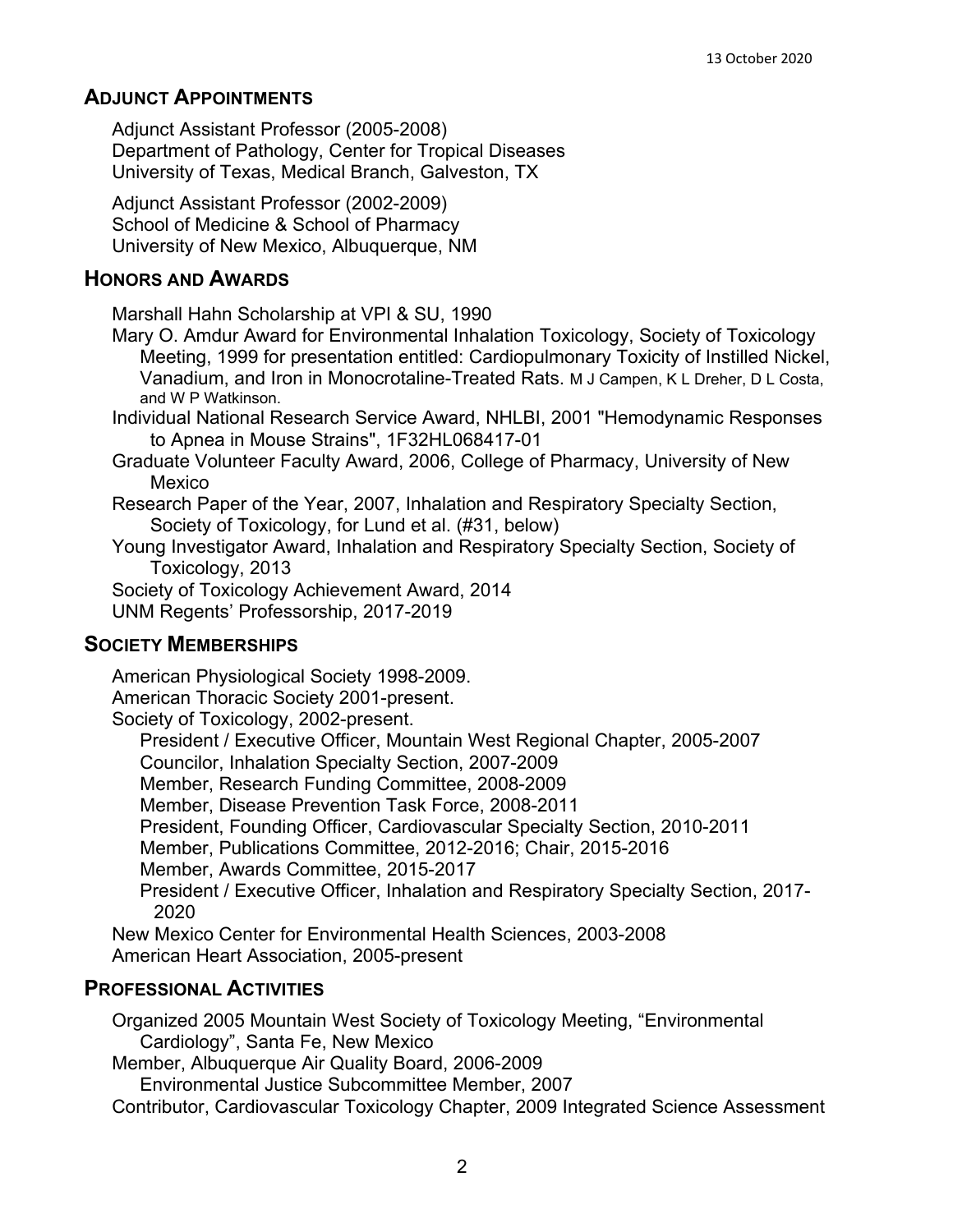for Particulate Matter, Environmental Protection Agency

- Contributor, Systemic Toxicology Chapter, 2009 Integrated Science Assessment for Carbon Monoxide, Environmental Protection Agency
- Advisory Committee, Great Lakes Air Center for Integrated Environmental Research (GLACIER), EPA-funded program, 2010-2015
- Clean Air Scientific Advisory Committee (CASAC) member, Oxides of Nitrogen Integrated Science Assessment review, US EPA, 2013
- Expert Panelist, Workshop to Discuss Policy-Relevant Science to Inform EPA's Review of the Primary and Secondary National Ambient Air Quality Standards for the Effects of Particulate Matter, Feb. 9–11, 2015
- Contributor, Cardiovascular Toxicology Chapter, 2016 Integrated Science Assessment for Particulate Matter, Environmental Protection Agency

## **GRANT REVIEW**

- Congressional Line-Item Program Review, National Center for Environmental Research, U.S. Environmental Protection Agency, 2006
- Physiology Panel, Crew Health Joint NRA Review, National Aeronautics and Space Administration, 2008
- NIEHS, 2009/01 EHS (T2) 1, EHS Training Grants Review Meeting, November, 2008
- NIEHS, Special Emphasis Panel, 2009/05 ZES1 JAB-J (K9) 1 Pathways to Independence/Career Development, February, 2009
- Physiology Panel, Postdoctoral Fellowship Review, National Aeronautics and Space Administration, 2009
- Italian Ministry of Health, Young Investigator Awards, 2009
- American Heart Association, Vascular Wall Biology Study Section, April 2010
- NIEHS, Special Emphasis Panel, 2010 ZES1 JAB-C Virtual Consortium for Translational/ Transdisciplinary Environmental Research (ViCTER), May 2010
- Italian Ministry of Health, Young Investigator Awards, 2010 NIEHS, Research Careers in Environmental Health, ZES1-LKB-J-K9, July 14, 2011 Colt Foundation, United Kingdom Young Investigator Award, September, 2011 Fondazione Cariplo, Italian Biomedicine Research Grants, October 2011 American Heart Association, Vascular Wall Biology Study Section, April 2013 NIEHS, Special Emphasis Panel, ZES1 JAB-C Virtual Consortium for Translational/
- Transdisciplinary Environmental Research (ViCTER), May 2013 NIEHS P42 Superfund Research Centers, October 24-25, 2013 American Heart Association, Vascular Wall Biology Study Section, Co-Chair, April 2014 Colt Foundation, United Kingdom Young Investigator Award, October, 2014 American Heart Association Innovative Research Grant, Vascular Sciences, Oct 2014
- NIH CSR, P51 Primate Center Review, ZRG1 BBBP-J 55 R, December, 2014 NIEHS, Special Emphasis Panel, K99/R00 Pathways to Independence/Career
	- Development, April 2015
- NIEHS, Child Health and the Environment Center Grant Review Committee, 2015/8 ZES1 LKB-D, May 2015
- NIEHS, Outstanding New Environmental Scientist (ONES) Award Review Committee, ZES1 JAB-J, July 2015
- NIH CSR, Systemic Injury of Environmental Exposures, ad hoc, Feb 18, 2016 NIEHS, IAM Career Application Review- ZES1 LWJ-J (KS) 1, July 11, 2016 NIEHS P30 Environmental Health Centers Review Committee, ad hoc, Aug 16-17, 2016 NIA SEP, ZAG1 ZIJ-8 (J1) Alzheimer's Disease and Air Pollution, Sept 8, 2016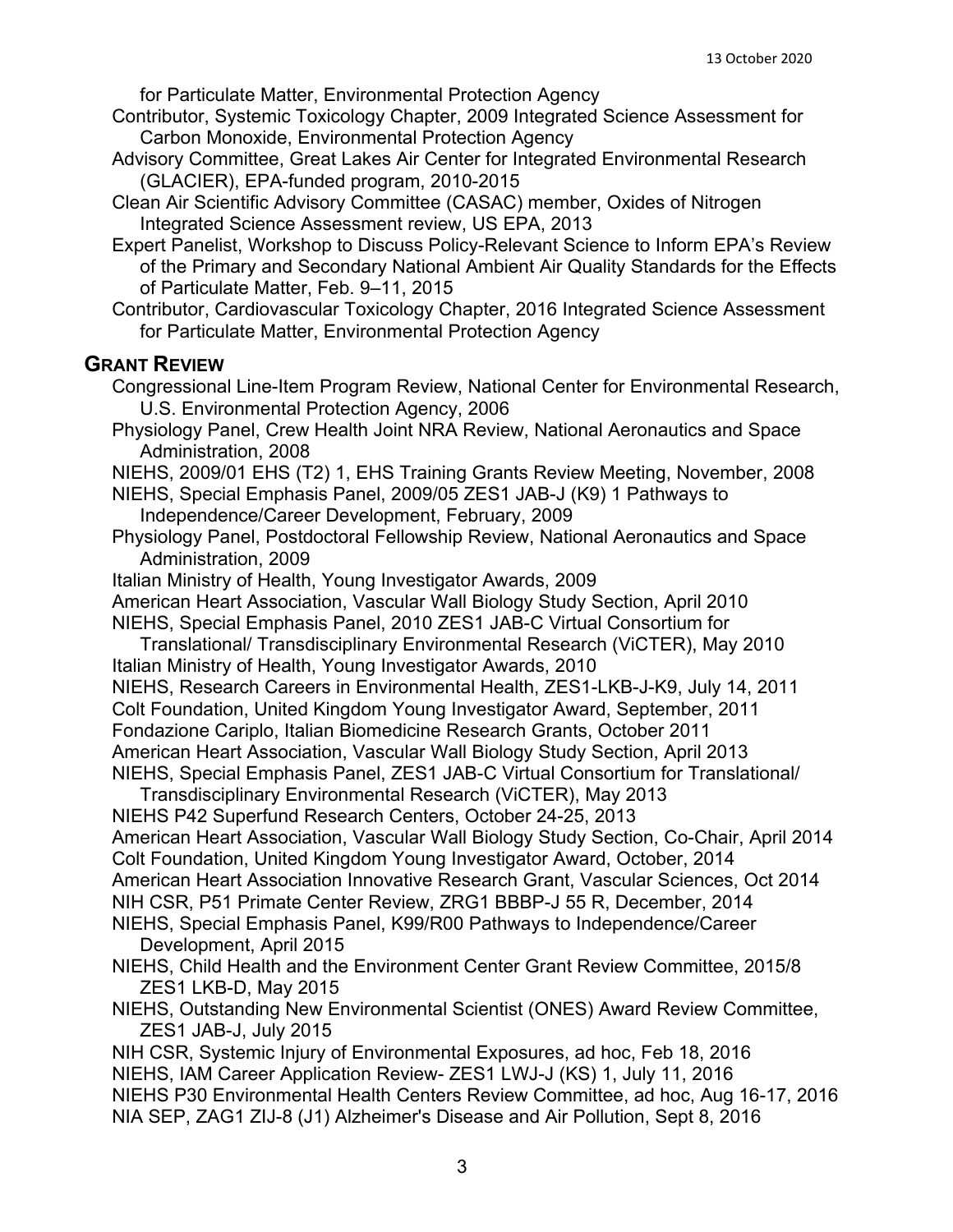13 October 2020

CDC/NIOSH Study Section Review Panel, Oct 11, 2016

NIEHS P30 Environmental Health Centers Review Committee, ad hoc, Aug 29-30, 2017 NIA SEP, ZAG1 ZIJ-8 (J1) Alzheimer's Disease and Air Pollution, Sept 7, 2017 NIH CSR, Systemic Injury of Environmental Exposures (SIEE), Regular Member, 2017- 2020

## **EDITORIAL CONTRIBUTIONS: JOURNALS**

Inhalation Toxicology, 2006-2011 Editorial Board *Associate Editor, 2009-2016* Cardiovascular Toxicology, 2006-2011 Editorial Board *Associate Editor, 2009-2016* Toxicological Sciences, 2009-2018 Editorial Board *Associate Editor, 2011-2019 Interim Editor-in-Chief, 2013* Toxicology Letters, 2012-2015 Editorial Board

# **GRANT RESEARCH SUPPORT: CURRENT**

P20GM130422-01A1 Campen (PI) 8/1/2020-7/31/2025 New Mexico Center for Metals in Biology and Medicine This Center of Biomedical Research Excellence is established to leverage our institutional expertise in analytical chemistry for metal interactions with biology to address research questions related to toxicity, nutritional and therapeutic value, and potential drug delivery usage of metals. Emphasis on early career development for UNM assistant professors is a major aspect to the P20.<br>Role: Director Direct Costs: \$7,800,000

R01ES014639 Campen (PI) 04/01/2008 – 03/31/2024 Enhancement of Coronary Constriction by Volatile Organic Air Toxics (NIEHS) Investigating the vascular toxicity of common components of combustion mixtures and the impact on cardiac health. Role: Principal Investigator **Cumulative Direct Costs: \$2,380,755** Cumulative Direct Costs: \$2,380,755

R01OH010828-01A0 Campen, Ottens (coPI) 4/1/2015-3/31/2019 Systemic Health Implications of Occupational Nanomaterial Exposure (NIOSH/CDC) Examining the circulatory and cerebrovascular effects of pulmonary exposure to nanomaterials. Role: Co-Principal Investigator **Direct Costs: \$1,600,000** Direct Costs: \$1,600,000

R01ES026673 Campen (PI) 8/01/2016-7/31/2021 Inhalation of Contaminated Mine Waste Dusts as a Route for Systemic Metal Toxicity (NIEHS) Assessing the cardiorespiratory health effects of metal-laden particulate matter originating from local abandoned mine sites in tribal lands of the southwestern United States. Role: Principal Investigator **Direct Costs: \$1,625,180** 

KL2TR001448 Campen (PI) 04/1/17 – 3/31/25 Mentored Career Development Program: UNM Clinical and Translational Science Center Building the capacity of our faculty to perform clinical and translational research, thereby addressing the significant health problems of New Mexico, the region, and the nation. Our shortterm objective is to enhance our KL2 program by strengthening recruitment, augmenting individualized training, and improving mentoring to ensure that scholars become independently funded by the end of their K-award period.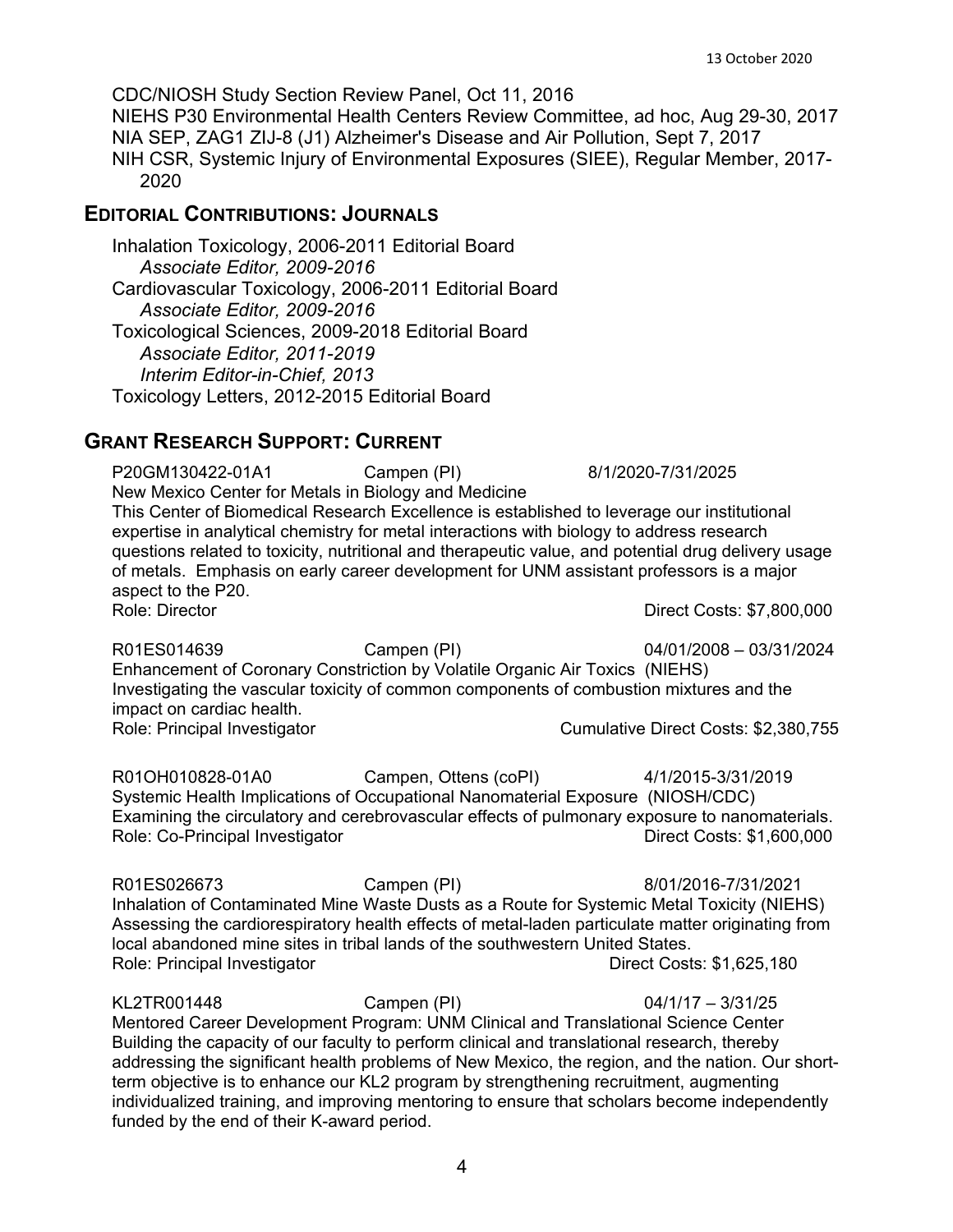Role: Principal Investigator

P42ES025589 Lewis J (PI) 08/15/17 – 3/31/22 UNM Metal Exposure Toxicity Assessment on Tribal Lands in the Southwest (METALS) Superfund Research Program The goal of the UNM METALS center is elucidation of how exposures to metal mixtures from uranium mining wastes result in systemic inflammation - exacerbating DNA damage, immune dysregulation, and cardiovascular disease. Role: Center Deputy Director/Administrative Core R01ES029442 Kheradmand (PI) 08/01/19-07/31/21 Toxic Effects of eCigs following Transition from Conventional Cigarettes Assessing the cardiovascular health effects of e-cigarettes as compared to conventional tobacco products. Role: Co-investigator

## **GRANT RESEARCH SUPPORT: COMPLETED**

| 1F32HL068417-01<br>Hemodynamic Responses to Apnea in Mouse Strains                                                                                                                                                                    | Campen (PI)                                                                                                                                                                                 | 8/14/01-6/30/02         |  |  |
|---------------------------------------------------------------------------------------------------------------------------------------------------------------------------------------------------------------------------------------|---------------------------------------------------------------------------------------------------------------------------------------------------------------------------------------------|-------------------------|--|--|
| mouse strains.                                                                                                                                                                                                                        | Characterization of the sleep physiology and cardiovascular responses to hypoxia in several                                                                                                 |                         |  |  |
| Role: Principal Investigator                                                                                                                                                                                                          |                                                                                                                                                                                             | Direct Costs: \$31,303  |  |  |
| R830839-010<br><b>US EPA STAR Award</b>                                                                                                                                                                                               | Campen (PI)                                                                                                                                                                                 | 4/21/03-4/20/07         |  |  |
| Coronary Effects of Diesel Exhaust Particulate Matter                                                                                                                                                                                 |                                                                                                                                                                                             |                         |  |  |
| Examining effects of diesel exhaust on coronary vessel physiology and indices of risk for<br>sudden cardiac death in a susceptible animal model.                                                                                      |                                                                                                                                                                                             |                         |  |  |
| Role: Principal Investigator                                                                                                                                                                                                          |                                                                                                                                                                                             | Direct Costs: \$500,000 |  |  |
| 4709-RFPA03-4/04-5<br><b>Health Effects Institute</b>                                                                                                                                                                                 | Campen (PI)                                                                                                                                                                                 | 3/01/04-12/31/06        |  |  |
| Air Pollution-Induced Circulatory Redistribution: Potential Role of Venoconstriction in<br>Particulate Matter-Associated Heart Failure<br>Investigating relative effects of diesel exhaust on constriction in the venous and arterial |                                                                                                                                                                                             |                         |  |  |
| circulations.                                                                                                                                                                                                                         |                                                                                                                                                                                             |                         |  |  |
| Role: Principal Investigator                                                                                                                                                                                                          |                                                                                                                                                                                             | Direct Costs: \$160,000 |  |  |
| CF 826442-01-1<br><b>US EPA</b>                                                                                                                                                                                                       | Mauderly (PI)                                                                                                                                                                               | $4/1/98$ - continuing   |  |  |
| <b>National Environmental Respiratory Center</b>                                                                                                                                                                                      |                                                                                                                                                                                             |                         |  |  |
| making.<br>Role: Co-Investigator                                                                                                                                                                                                      | To place respiratory health risks from mixed pollutant atmospheres and sequential pollutant<br>exposures in their appropriate context as a basis for regulatory and technological decision- |                         |  |  |
| RD831860<br><b>US EPA</b>                                                                                                                                                                                                             | Kanagy (PI)                                                                                                                                                                                 | 9/1/04-8/30/09          |  |  |
| Diesel-Induced Vascular Dysfunction: Role of Endothelin (ES-03-010)<br>Examining the role of endothelin in causing particulate matter-related cardiovascular effects.<br>Role: Co-Investigator                                        |                                                                                                                                                                                             |                         |  |  |
| R83399001-0                                                                                                                                                                                                                           | Campen (PI)                                                                                                                                                                                 | 1/1/09-12/31/10         |  |  |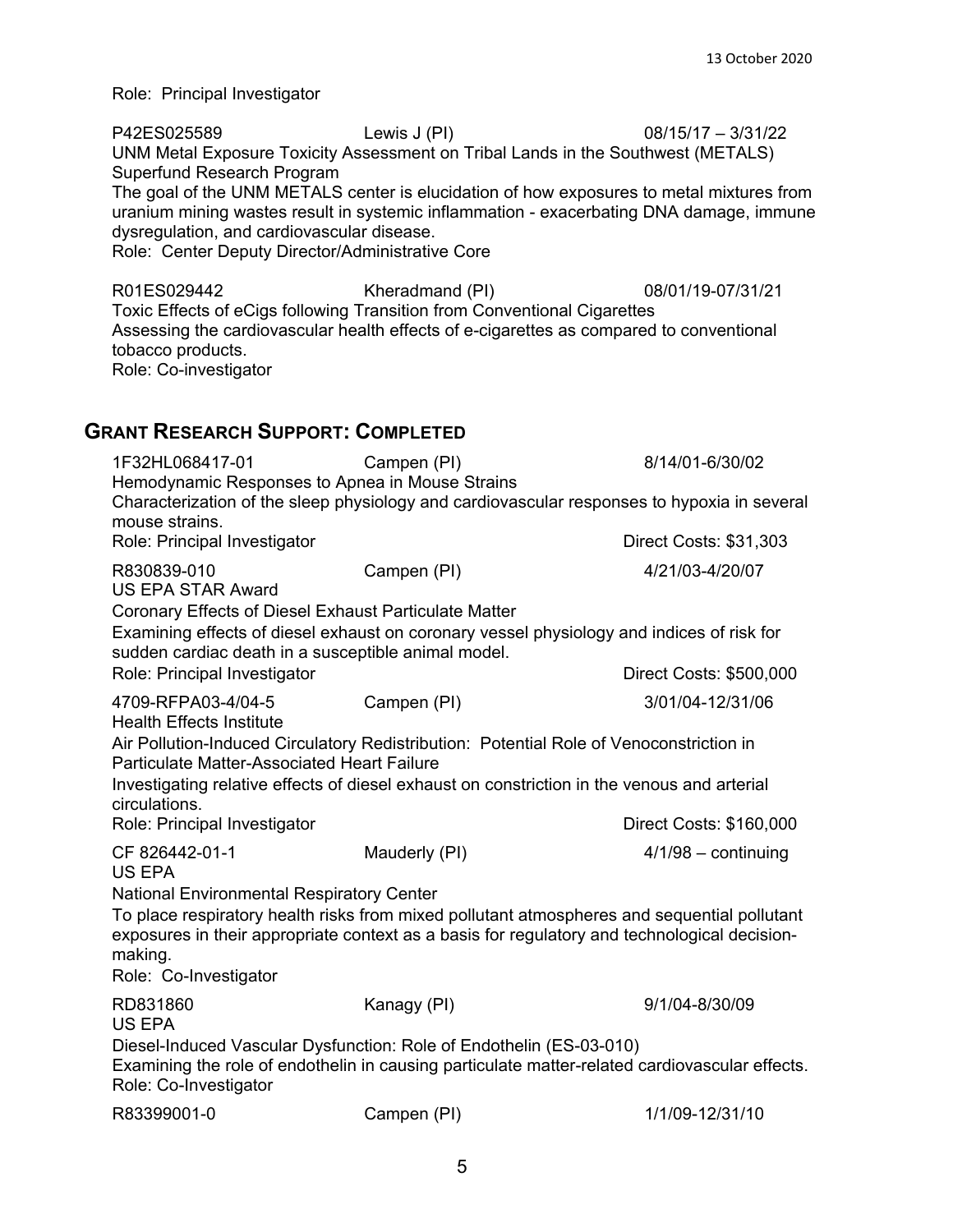US EPA STAR Award Development of Environmental Health Outcome Indicators Assaying tissues for biomarkers of exposure:health outcome indicators resulting from inhalation of complex combustion mixtures. Role: Principal Investigator **Direct Costs: \$332,000** EPA #CR-83234701 Vedal (PI) 5/1/06-4/30/11 NPACT: Integrated Epidemiologic and Toxicologic Cardiovascular Studies to Identify Toxic Components of Fine Particulate Matter Examining the atherosclerotic effects of contrasting source pollutants in both toxicological and epidemiological studies. Role: Co-investigator 1R21OH010495 Campen (PI) 09/01/13-8/31/15 Endothelial Cells as Biosensors for Occupational Cardiovascular Risk Utilizing endothelial cells to identify alterations in serum inflammatory potential induced by nanomaterial inhalation. Role: Principal Investigator **Direct Costs: \$275,000** RD-83479601-0 Vedal (PI) 7/1/10-6/30/16 University of Washington Center for Clean Air Research (EPA) Project 3. Cardiovascular Consequences of Immune Modification by Traffic-Related Emissions Role: Project 3 Principal Investigator P20GM121176-01 Deretic (PI) 09/01/17-08/31/22 Autophagy, Inflammation and Metabolism (AIM) in Disease Center The AIM Center is a cutting-edge program for examining how autophagy pathways are involved in a broad range of diseases. This program is designed to help develop new scientists in the fields of autophagy, inflammation and metabolism. Role: Mentoring Director R01ES023838-01 Campen (PI) 4/1/2016-3/31/2019 ViCTER Award: Vascular Consequences of Gas and Particulate Phases of Near-Roadway Pollution (NIEHS) Role: Co-Principal Investigator **Direct Costs: \$750,000 CONTRACTS** UNM 3RN71 Campen (Study Director) 2/1/13-10/31/13 PGTi Efficacy Testing of Test Article in Rodent Models of Pulmonary Arterial Hypertension Role: Study Director **National Cost: \$52,700** UNM Pending Campen (SD) 12/1/11-1/31/12 **Theravance** Efficacy Testing of Novel Compounds in a Mouse Model of Pulmonary Arterial Hypertension, Phase 2 Role: Study Director **National Cost: \$38,700** Total Cost: \$38,700 UNM 3RF48 Campen (SD) 7/29/11-12/31/11 **Theravance** 

Efficacy Testing of Novel Compounds in a Mouse Model of Pulmonary Arterial Hypertension Role: Study Director **National Cost: \$33,220**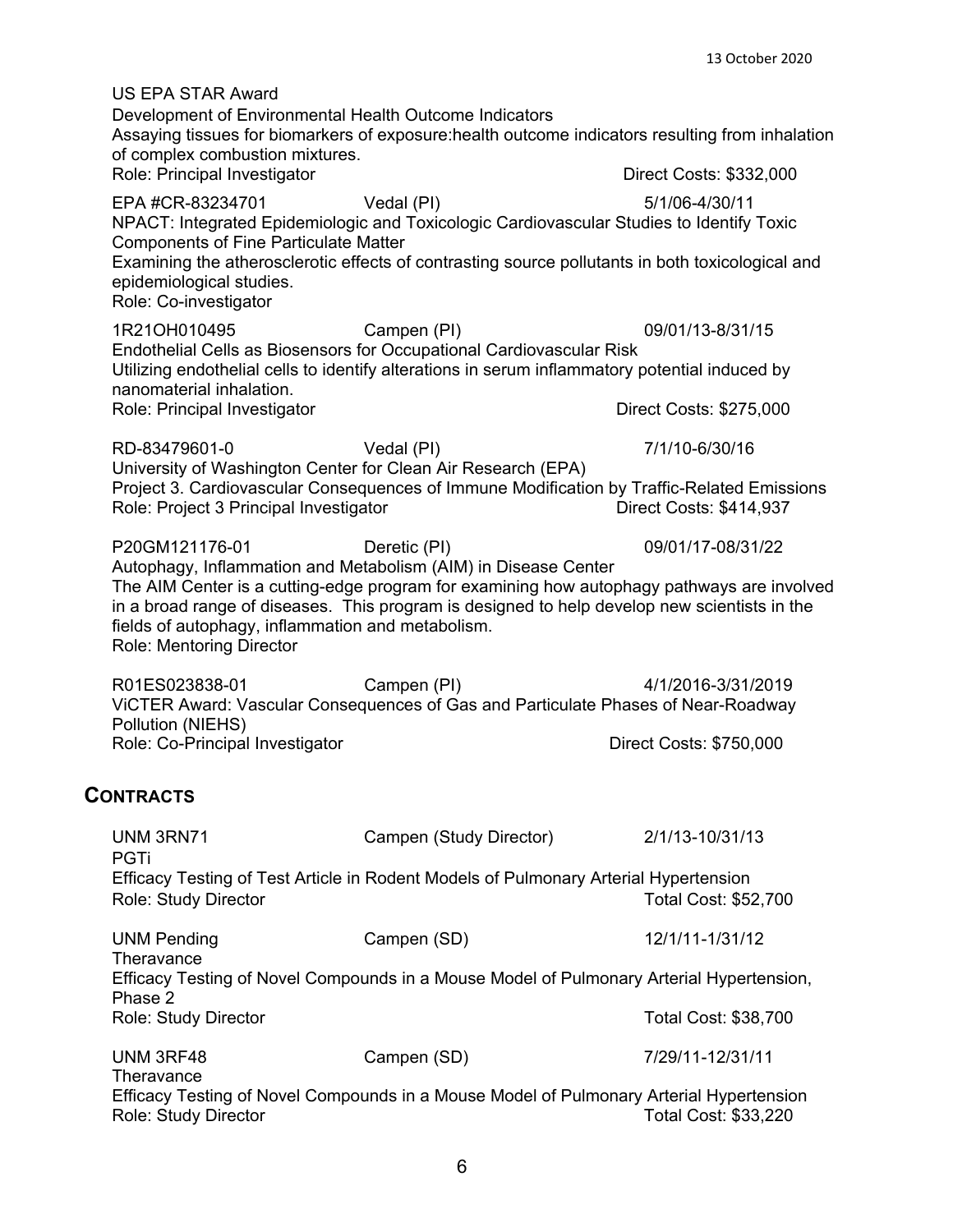13 October 2020

| UNM3RC91<br><b>Corridor Pharmaceuticals</b>                                                                                                                                                                                                                                                                                                                                          | Campen (SD)                                                                                                   | 4/1/2011-6/15/2011            |  |  |
|--------------------------------------------------------------------------------------------------------------------------------------------------------------------------------------------------------------------------------------------------------------------------------------------------------------------------------------------------------------------------------------|---------------------------------------------------------------------------------------------------------------|-------------------------------|--|--|
|                                                                                                                                                                                                                                                                                                                                                                                      | Efficacy Testing of Novel Compounds and Sildenafil in Reversing MCT-Induced Pulmonary                         |                               |  |  |
| Hypertension in a Rodent Model<br>Role: Study Director                                                                                                                                                                                                                                                                                                                               |                                                                                                               | Total Cost: \$55,000          |  |  |
| <b>LRRI FY08-119</b>                                                                                                                                                                                                                                                                                                                                                                 | Campen (SD)                                                                                                   | 8/1/2008-1/31/2009            |  |  |
| Theravance, Inc.<br>Beagle Dog Model                                                                                                                                                                                                                                                                                                                                                 | Efficacy Testing of a Novel Compound in Reducing Angiotensin-II Induced Hypertension in the                   |                               |  |  |
| Role: Study Director                                                                                                                                                                                                                                                                                                                                                                 |                                                                                                               | <b>Total Costs: \$94,000</b>  |  |  |
| LRRI #2550227                                                                                                                                                                                                                                                                                                                                                                        | Campen (SD)                                                                                                   | 2/1/2007-1/31/2008            |  |  |
| <b>ExxonMobil Biomedical Sciences</b><br>Toxicogenomic Approaches to Evaluate the Cardiovascular Effects of Emissions from Diesel<br><b>Engines Using Alternate Fuel Grades</b>                                                                                                                                                                                                      |                                                                                                               |                               |  |  |
| Role: Study Director                                                                                                                                                                                                                                                                                                                                                                 |                                                                                                               | <b>Total Costs: \$150,000</b> |  |  |
| <b>LRRI FY07-28</b>                                                                                                                                                                                                                                                                                                                                                                  | Campen (SD)                                                                                                   | 6/1/2006-12/30/2007           |  |  |
| Galleon Pharmaceuticals, Inc                                                                                                                                                                                                                                                                                                                                                         | Initial Efficacy Studies of S-Nitrosothiol-Related Compounds in Rats                                          |                               |  |  |
| Role: Study Director                                                                                                                                                                                                                                                                                                                                                                 |                                                                                                               | Total Costs: \$226,000        |  |  |
| <b>LRRI FY05-013</b><br>LabPharma, Ltd                                                                                                                                                                                                                                                                                                                                               | Campen (SD)                                                                                                   | 11/1/2004-3/31/2005           |  |  |
| Role: Study Director                                                                                                                                                                                                                                                                                                                                                                 | Cardiovascular Safety Assay of Calcitonin Gene-Related Peptide by Inhalation in Dogs<br>Total Costs: \$98,450 |                               |  |  |
| DAMD17-00-C-0031<br>JAYCOR/DOD subcontract #959288                                                                                                                                                                                                                                                                                                                                   | Campen (SD)                                                                                                   | 1/1/03-12/31/04               |  |  |
| Small Animal Test in Support of Model Development<br>Analyzing respiratory mechanics of rodents exposed to gases release in combustion processes<br>$\mathbf{r}$ , and the set of the set of the set of the set of the set of the set of the set of the set of the set of the set of the set of the set of the set of the set of the set of the set of the set of the set of the set |                                                                                                               |                               |  |  |

for the development of a human model of emergency exposures. Role: Study Director **The Costs: \$400,000** Total Costs: \$400,000

## **PUBLICATIONS**

Journal Articles:

- 1. Demakis, G.J., Harrison, D.W., and Campen, M.J. A test of Kinsbourne's selective activation model. *Internat. J. Neurosci.* 72:201-207, 1993.
- 2. Watkinson, W.P., Campen, M.J., Lyon, J.Y., Highfill, J.W., Wiester, M.J., and Costa, D.L. Impact of the hypothermic response in inhalation toxicology studies. *Ann. NY Acad. Sci.* 813:849-863, 1997.
- 3. Watkinson, W.P., Campen, M.J., and Costa, D.L. Arrhythmia induction after exposure to residual oil fly ash particles in the pulmonary hypertensive rat. *Toxicological Sciences* 41:209-216, 1998*.*
- 4. Kodavanti, U.K., Jackson, M.C., Ledbetter, A.D., Richards, J.R., Gardner, S.Y., Watkinson, W.P., Campen, M.J., and Costa, D.L. Lung injury from intratracheal and inhalation exposures to residual oil fly ash in a rat model of monocrotaline-induced pulmonary hypertension. *J. Toxicol. Environ. Health* 57:101- 121, 1999.
- 5. Campen, M.J., Norwood, J., McGee, J., Mebane, R., Hatch, G.E., and Watkinson, W.P. Ozone-induced hypothermia and bradycardia in rats and guinea pigs exposed in whole-body or nose-only systems. *J. Thermal Biol*. 25:81-89, 2000.
- 6. Watkinson, W.P., Campen, M.J., Nolan, J.P., Kodavanti, U.P., Dreher, K.L., Su, W-Y, Highfill, J.W., and Costa, D.L. Thermoregulatory effects following exposure to particulate matter in healthy and cardiopulmonary-compromised rats. *J. Therm. Biol*. 25:131-137, 2000.
- 7. Campen, M.J., Costa, D.L., and Watkinson, W.P. Cardiac and thermoregulatory toxicity of residual oil fly ash in cardiopulmonary-compromised rats. *Inhal. Toxicol.* 12(S2):7-22, 2000.
- 8. Kodavanti, U.K., Schladweiler, M.C., Ledbetter, A.D., Watkinson, W.P., Campen, M.J., Winsett, D.W., Richards, J.R., Crissman, K.M., Hatch, G.E., and Costa, D.L. The spontaneously hypertensive rat as a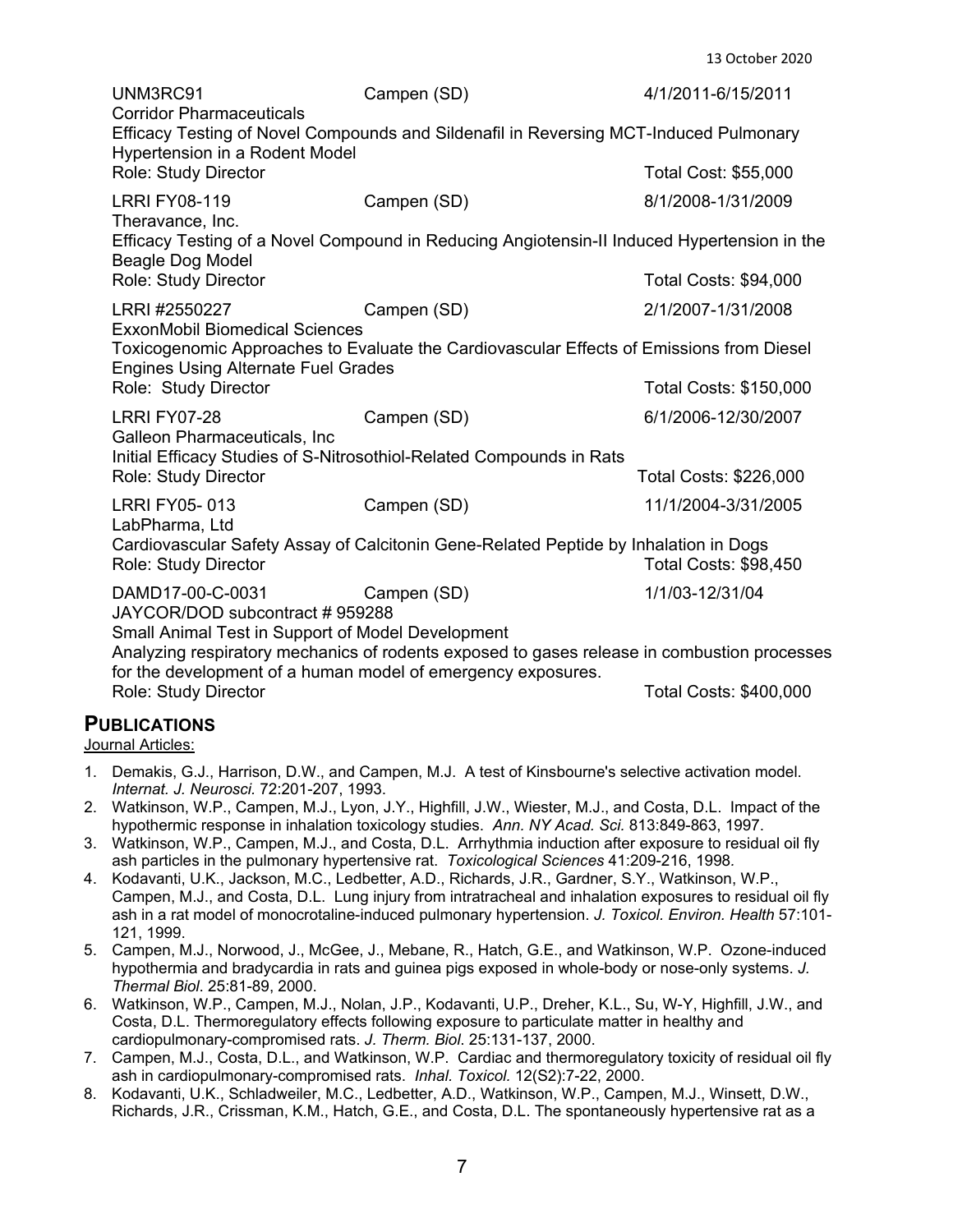model of cardiovascular disease: evidence of exacerbated cardiopulmonary injury and oxidative stress from inhaled emission particulate matter. *Toxicol. Appl. Pharmacol.* 164(3):250-63, 2000.

- 9. Watkinson, W.P., Campen, M.J., Nolan, J.P., and Costa, D.L. Cardiac and systemic responses to inhaled pollutants in rodents: Effects of ozone and particulate matter. *Environ. Health Perspect.,*109:539–546*,*  2001.
- 10. Watkinson, W.P., Campen, M.J., Wichers, L.B., Nolan, J.P., Kodavanti, U.P., and Costa, D.L. Impact of toxic agents or adverse conditions on thermoregulatory function in awake rodents. *J. Therm. Biol*., 26:331–338*,* 2001.
- 11. Campen, M.J., Nolan, J.P., Schladweiler M.C.J., Kodavanti, U.P., Evansky, P., Costa, D.L., and Watkinson, W.P. Cardiac and thermoregulatory effects of inhaled particulate matter-associated transition metals in rats: a potential synergism between nickel and vanadium sulfate. *Toxicol. Sci.* 64:243-252, 2001.
- 12. Tagaito, Y., Polotsky, V.Y., Campen, M.J., Wilson, J.A., Balbir, A., Smith, P.L., Schwartz, A.R., and O'Donnell, C.P. A model of sleep-disordered breathing in the C57Bl/6J mouse. *J. Appl. Physiol.* 91:2758- 2766, 2001.
- 13. Campen, M.J., Nolan, J.P., Schladweiler, M.C., Kodavanti, U.P., Costa, D.L., and Watkinson, W.P. Cardiac and thermoregulatory effects of instilled particulate matter-associated transition metals in healthy and cardiopulmonary-compromised rats. *J Toxicol Environ Health A* 65:1615-1631, 2002.
- 14. Campen, M.J., Tagaito, Y., Jenkins, T.P., Smith, P.L., Schwartz, A.R., and O'Donnell, C.P. Phenotypic differences in hemodynamic behavior across sleep wake states in various strains of inbred mice. *Physiol Genomics* 11:227-234, 2002.
- 15. Watkinson W.P., Campen M.J., Wichers L.B., Nolan J.P., and Costa D.L. Cardiac and thermoregulatory responses to inhaled pollutants in healthy and compromised rodents: modulation via interaction with environmental factors, *Environ Res* 92:35-47, 2003.
- 16. Campen M.J., McDonald J.D., Gigliotti A.P., Seilkop S.K., Reed M.D., and Benson J.M. Cardiovascular effects of inhaled diesel exhaust in spontaneously hypertensive rats. *Cardiovascular Toxicology* 3:353-61, 2003.
- 17. Tankersley, C.G., Campen, M., Bierman, A., Flanders, S.E., Broman, K.W., and Rabold, R. Particle Effects on Heart-Rate Regulation in Senescent Mice. *Inhalation Toxicology* 16:381 – 390, 2004.
- 18. Walker, D.M., Poirier, M.C., Campen, M.J., Cook, Jr., D.L., Divi, R.L., Nagashima, K., Lund, A.K., Cossey, P.Y., Hahn, F.F., and Walker, V.E. Persistence of Mitochondrial Toxicity in Hearts of Female B6C3F1 Mice Exposed *In Utero* to 3′-Azido-3′-deoxythymidine. *Cardiovascular Toxicology*, 4(2):133-53, 2004.
- 19. Campen M.J., Tagaito Y., Li J., Balbir A., Tankersley C.G., Smith P., Schwartz A., and O'Donnell CP. Phenotypic variation in cardiovascular responses to acute hypoxic and hypercapnic exposure in mice. *Physiol. Genom.* 20(1):15-20, 2004.
- 20. Campen, M.J., Tagaito, Y, Jenkins, T.P., Balbir, A., and O'Donnell. Heart rate variability responses to hypoxic and hypercapnic exposures in different mouse strains. *J Appl. Physiol*. 99:807-813, 2005.
- 21. Campen, M.J., Shimoda, L.A., and O'Donnell, C.P. The acute and chronic cardiovascular effects of intermittent hypoxia in C57BL/6J mice. *J Appl Physiol* 99:2028-2035, 2005.
- 22. Campen, M.J., Babu, N.S. Helms, G.A., Pett, S., Wernly, J., Mehran, R., and McDonald, J.D. Nonparticulate Components of Diesel Exhaust Promote Constriction in Coronary Arteries from ApoE-/- Mice. *Toxicological Sciences* 88:95-102, 2005.
- 23. Tesfaigzi, Y., McDonald, J.D., Reed, M.D., Hahn, F.F., Singh, S.P., Eynott, P.R., Campen, M.J., Mauderly, J.L. Low Level Subchronic Exposure to Wood Smoke Exacerbates Inflammatory Responses in Allergic Rats. *Toxicol. Sci*., 88:505-513, 2005.
- 24. Zhuang, J., Xu, F., Campen, M.J., Hernandez, J., Shi, S., and Wang, R. Transient carbon monoxide inhibits the ventilatory responses to hypoxia through peripheral mechanisms in the rat. *Life Sciences*, 78:2654-2661, 2006.
- 25. Reed, M. D., M.J. Campen, A. P. Gigliotti, K. S. Harrod, J. D. McDonald, JC. Seagrave, S. K. Seilkop, and J. L. Mauderly. Health Effects of Subchronic Exposure To Environmental Levels Of Hardwood Smoke. *Inhal. Toxicol.* 18(8):523-39, 2006.
- 26. Obot Akata CJ, Blair LF, Barr EB, Storch S, Vigil G, and Campen MJ. Development of a head-out plethysmograph system for non-human primates in an animal biosafety level 3 facility. *J. Pharmacol. Toxicol. Meth.*, 55(1):96-102, 2006.
- 27. Campen MJ, Milazzo ML, Fulhorst C, Obot Akata CJ, and Koster F. Characterization of Shock in a Hamster Model of Hantavirus Infection. *Virol*, 356(1-2):45-49, 2006.
- 28. March, T.H., Wilder, J.A., Esparza, D.C., Cossey, P.Y., Blair, L.F., Herrera, L.K., McDonald, J.D., Campen, M.J., Mauderly, J.L., Seagrave, J. Modulators of Cigarette Smoke-Induced Pulmonary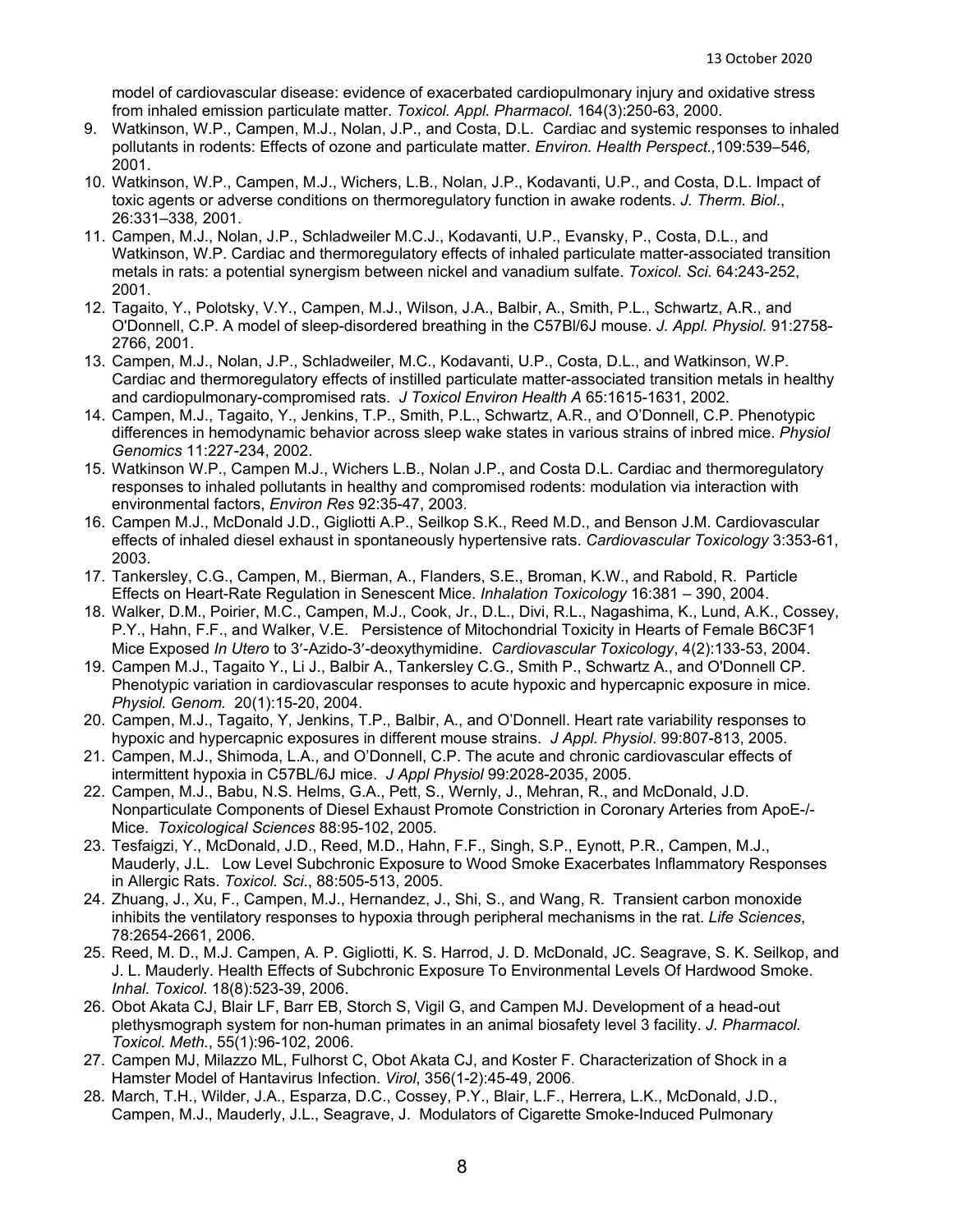Emphysema in A/J Mice. *Toxicol Sci.* 92(2):545-59, 2006.

- 29. Campen, M.J., McDonald, J.D., Reed, M.D., and Seagrave, J. Fresh Gasoline Emissions, Not Paved Road Dust, Trigger Alterations in Cardiac Repolarization in ApoE-/- Mice. *Cardiovasc Toxicology* 6(3- 4):199-210, 2006.
- 30. Rowan, WH, Campen, MJ, Wichers, LB, Watkinson WP. Heart Rate Variability in Rodents Uses and Caveats in Toxicological Studies. *Cardiovasc Toxicol*, 7:28-51, 2007.
- 31. Lund, A.K., Knuckles, T.L., Obot Akata, C., Shohet, R., McDonald, J.D., Gigliotti, A., Seagrave, J., and Campen, M.J. Gasoline Exhaust Emissions Induce Vascular Remodeling Pathways Involved in Atherosclerosis. *Toxicol. Sci,* 95(2):485-94, 2007.
- 32. Chang B, Crowley M, Campen M, Koster F. Hantavirus cardiopulmonary syndrome. Semin Respir Crit Care Med.28(2):193-200, 2007.
- 33. McDonald JD, Reed MD, Campen MJ, Barrett EG, Seagrave J, Mauderly JL. Health effects of inhaled gasoline engine emissions. *Inhal. Toxicol*. 19(Suppl 1):107-116, 2007.
- 34. Aragon AC, Kopf PG, Campen MJ, Huwe JK, and Walker MK. In utero and lactational 2,3,7,8 tetrachlorodibenzo-p-dioxin exposure: Effects on fetal and adult cardiac gene expression and adult cardiac and renal morphology. Toxicol Sci. 101(2):321-330, 2008.
- 35. Knuckles TL, Lund AK, Lucas SN, and Campen MJ. Diesel Exhaust Exposure Enhances Venoconstriction through Uncoupling of eNOS. *Toxicol Appl Pharmacol*., 230:346-351, 2008.
- 36. Seagrave JC, Campen MJ, McDonald JD, Mauderly JL, and Rohr AC. Oxidative Stress, Inflammation, and Pulmonary Function Assessment in Rats Exposed to Laboratory-Generated Pollutant Mixtures. *J Toxicol Environ Health*, 71:1352-1362, 2008.
- 37. Mishra NC, Rir-sima-ah J, Langley RJ, Singh SP, Peña-Philippides JC, Koga T, Razani-Boroujerdi S, Hutt J, Campen M, Kim KC, Tesfaigzi Y, and Sopori ML. Nicotine Primarily Suppresses Lung Th2 but not Goblet Cell and Muscle Cell Responses to Allergens. *J Immunol*, 180:7655-7663, 2008.
- 38. Zhuang, J., Xu, F., Campen, M.J., Zhang, C., Pena-Philippides, J.C., and Sopori, M.L. Inhalation of the Nerve Gas Sarin Impairs Ventilatory Responses to Hypercapnia and Hypoxia in Rats. *Toxicol and Appl Pharmacol.* 232(3):440-447, 2008.
- 39. Reed MD, Barrett EG, Campen MJ, Divine KK, Gigliotti AP, McDonald JD, Seagrave JC, Seilkop SK, Swenberg JA, and Mauderly JL. Health Effects of Subchronic Inhalation Exposure to Gasoline Engine Emissions. Inhal Toxicol, 20(13):1125-43, 2008.
- 40. Lund AK, Lucero JA, Lucas S, Madden MC, McDonald JD, Seagrave JC, Knuckles TL, and Campen MJ. Vehicular Emissions Induce Vascular MMP-9 Expression and Activity via Endothelin-1 Mediated Pathways. *Arterioscler Thromb Vasc Biol*, 29(4):511-517, 2009.
- 41. Cherng TW, Campen MJ, Knuckles TL, Gonzalez-Bosc L and Kanagy NL. Impairment of coronary endothelial cell ET<sub>B</sub> receptor function following short-term inhalation exposure to whole diesel emissions. *Am J Physiol Regul Integr Comp Physiol*, 297:640-647, 2009.
- 42. Singh SP, Rir-sima-ah J, Mishra N, Campen M, Kurup V, and Sopori ML. Maternal exposure to secondhand cigarette smoke primes the lung for allergen-induced inflammation, muscarinic receptor overexpression, airway hyperreactivity, and atopy; rolipram attenuates the hyperreactivity but not the inflammatory/IgE responses. *J Immunol*, 183:2115-2121, 2009.
- 43. Campen MJ. Nitric oxide synthase: "enzyme zero" in air pollution-induced vascular toxicity. Toxicol Sci. 110:1-3, 2009.
- 44. Campen MJ, Lund AK, Knuckles TL, Conklin DJ, Bishop B, Young D, Sielkop SK, Seagrave JC, Reed MD, and Jacob D. McDonald JD. Inhaled Diesel Emissions Alter Atherosclerotic Plaque Composition in ApoE-/- Mice*. Toxicol Appl Pharmacol,* 242:310-317, 2010.
- 45. McDonald JD, Doyle-Eisele M, Campen MJ, Seagrave JC, Holmes TD, Lund A, Surratt JD, Seinfeld JH, Rohr AC, and Knipping, EM. Cardiopulmonary Response to Inhalation of Biogenic Secondary Organic Aerosol. *Inhalation Toxicol,* 22:253-265, 2010.
- 46. Torres SM, Divi RL, Walker DM, McCash CL, Carter MM, Campen MJ, Einem TL, Chu Y, Seilkop SK, Kang H, Poirier MC, Walker VE. In Utero Exposure of Female CD-1 Mice to AZT and/or 3TC: II. Persistence of Functional Alterations in Cardiac Tissue. *Cardiovasc Toxicol*, 10:87-99, 2010.
- 47. Campen MJ, Lund AK, Doyle-Eisele M, McDonald JD, Knuckles TL, Rohr A, Knipping E, and Mauderly JL. A Comparison of Vascular Effects from Complex and Individual Air Pollutants Indicates a Toxic Role for Monoxide Gases. *Environ Health Perspect,* 118(7):921-927, 2010. PMID: 20197249.
- 48. Cherng TW, Paffett ML, Jackson-Weaver O, Campen MJ, Walker BR, and Kanagy NL. Mechanisms of Diesel-Induced Endothelial NOS Dysfunction in Coronary Arterioles. *Environ Health Perspect*, 119:98- 103, 2011.
- 49. Kodavanti UP, Thomas R, Ledbetter AD, Schladweiler MC, Shannahan JH, Wallenborn JG, Lund AK,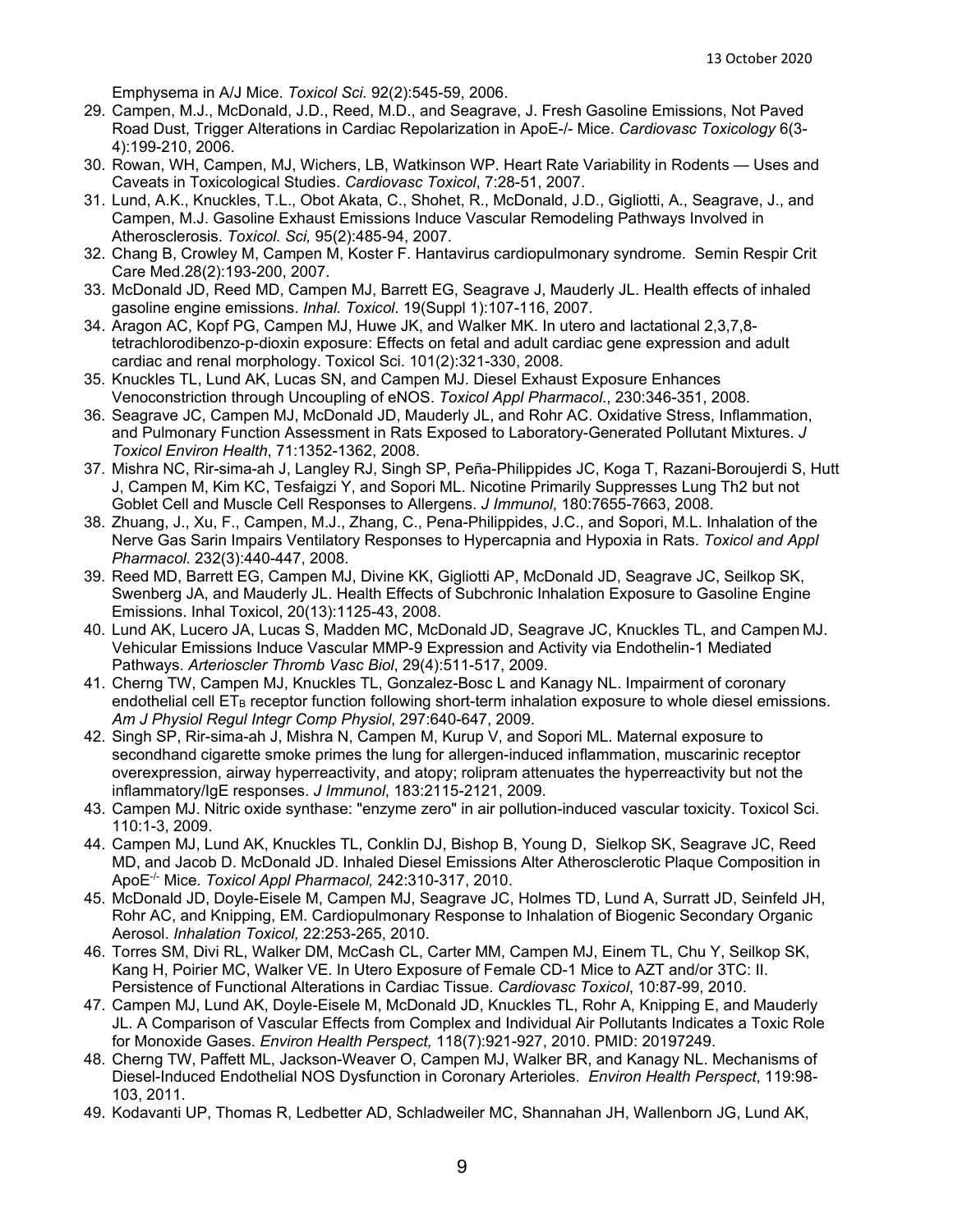Campen MJ, Butler EO, Gottipolu RR, Nyska A, Richards JE, Andrews D, Jaskot RH, McKee J, Kotha SR, Patel RB, Parinandi NL. Vascular and Cardiac Impairments in Rats Inhaling Ozone and Diesel Exhaust Particles. *Environ Health Perspect*, 119:312-318, 2011.

- 50. Maresh JG, Campen M, Reed MD, Darrow A, Shohet R. Hypercholesterolemia potentiates aortic endothelial response to inhaled diesel exhaust. *Inhalation Toxicol,* 23:1-10, 2011.
- 51. Knuckles TL, Buntz JG, Paffett ML, Channell M, Harmon M, Cherng T, Lucas SN, McDonald JD, Kanagy NL, and Campen MJ. Formation of Vascular S-Nitrosothiols and Plasma Nitrates/Nitrites Following Inhalation of Diesel Emissions. *J Toxicol Environ Health A,* 74:828-837, 2011*.* PMID:21598168.
- 52. McDonald JD, Campen MJ, Harrod K, Seagrave JC, Seilkop SK, Mauderly JL. Engine Operating Load Influences Diesel Exhaust Composition and Modulates Lung Inflammation, Susceptibility to Infection, Oxidative Stress and Cardiovascular Toxicity. *Environ Health Perspect*, *in press*, 2011.
- 53. Lund AK, Lucero J, Harman M, Mathews N, Madden M, McDonald JD, Seagrave J, and Campen MJ. The Oxidized Low Density Lipoprotein Receptor Mediates Vascular Effects of Inhaled Vehicle Emissions. *Am J Resp Crit Care Med*, 184:82-91, 2011. \*\*Cover Art for AJRCCM.
- 54. Paffett ML, Lucas SN, Harman M, Campen MJ. Resveratrol Reverses Experimental Pulmonary Hypertension: A Potential Role for Atrogin-1 in Smooth Muscle. *Vasc Pharm, in Press, 2011*.
- 55. Campen MJ, Lund AK, and Rosenfeld ME. Mechanisms Linking Traffic-Related Air Pollution and Atherosclerosis. *Curr Opin Pulmon Med,* 18:155-60, 2012.
- 56. Seilkop SK, Campen MJ, Lund AK, McDonald JD, Mauderly JL. Identification of Chemical Components of Common Air Pollutants that Affect Indicators of Atherosclerosis. *Inhal Toxicol,* 24:270-87, 2012.
- 57. Channell MC, Aragon M, Paffett ML, Devlin R, Campen MJ. Circulating factors induce coronary endothelial cell activation following exposure to inhaled diesel exhaust and nitrogen dioxide in humans: Evidence from a novel translational in vitro model. *Toxicol Sci,* 127:179-186, 2012*.*
- 58. Paffett ML, Channell MC, Naik V, Lucas SN, Campen MJ. Cardiac and vascular atrogin-1 mRNA expression is not associated with dexamethasone efficacy in the monocrotaline model of pulmonary hypertension. *Cardiovasc Toxicol,* 12(3):226-234, 2012*.*
- 59. Campen MJ. Vascular endothelium as a target of diesel particulate matter-associated toxicants. *Arch Toxicol.* 86(4):517-8, 2012.
- 60. Paffett ML, Hesterman J, Candelaria G, Lucas S, Anderson T, Irwin D, Hoppin J, Norenberg J, Campen MJ. Longitudinal In Vivo SPECT/CT Imaging Reveals Morphological Changes and Cardiopulmonary Apoptosis in a Rodent Model of Pulmonary Arterial Hypertension. *PLoS One.* 7(7):e40910, 2012
- 61. Agarwal B\*, Campen MJ\*, Channel MM, Wherry SJ, Varamini B, Davis JG, Baur JA, Smoliga JM. Resveratrol for primary prevention of atherosclerosis: clinical trial evidence for improved gene expression in vascular endothelium. *Int J Cardiol.* 166(1):246-8, 2013. \*denotes co-1<sup>st</sup> authorship.
- 62. Robertson S, Colombo ES, Lucas SN, Hall PR, Febbraio M, Paffett ML, Campen MJ. CD36 mediates endothelial dysfunction downstream of circulating factors induced by O<sub>3</sub> exposure. *Toxicol Sci*, 134:304-311, 2013.
- 63. Colombo ES, Davis J, Makvandi M, Aragon M, Lucas SN, Paffett ML, Campen MJ. Effects of nicotine on cardiovascular remodeling in a mouse model of systemic hypertension. Cardiovasc Toxicol, 13:364-9, 2013.
- 64. Smoliga JM, Colombo ES, Campen MJ. A healthier approach to clinical trials evaluating resveratrol for primary prevention of age-related diseases in healthy populations. Aging (Albany NY), 5(7):495-506, 2013.
- 65. Campen MJ. To breathe or not to breathe: negative data on ozone and vascular function in an established research model. Toxicol. Sci., 135(2):263-264, 2013.
- 66. Campen MJ, Paffett ML, Colombo ES, DeLuca M, Lucas SN, Gershman B, Hoppin J, Norenberg J, Anderson T, Nysus M, Willis M. Muscle RING Finger-1 promotes a maladaptive phenotype in chronic hypoxia-induced right ventricular remodeling. PLoS One, 9(5):e97084, 2014. PMID: 24811453
- 67. Vedal S, Campen MJ, McDonald JD, Larson TV, Sampson PD, Sheppard L, Simpson CD, Szpiro AA. National Particle Component Toxicity (NPACT) initiative report on cardiovascular effects. Res Rep Health Eff Inst. 178:5-8, 2013. PMID: 24377210
- 68. Sood A, Seagrave J, Herbert G, Harkins M, Alam Y, Chiavaroli A, Shohreh R, Montuschi P, Campen M, Harmon M, Qualls C, Berwick M, Schuyler M. High sputum total adiponectin is associated with low odds for asthma. J Asthma. 51, 459-466, 2014. PMID: 24447284
- 69. Campen MJ, Robertson S, Lund AK, Lucero J, McDonald JD. Engine Exhaust Particulate And Gas Phase Contributions To Vascular Toxicity. Inhal Toxicol, 26:353-360, 2014. PMID: 24730681
- 70. Mauderly JL, Barrett EG, K.C. Day KC, Gigliotti AP, McDonald JD, Harrod KS, Lund AK, Reed MD, Seagrave J, Campen MJ Seilkop SK. National Environmental Respiratory Center (NERC) Experiment in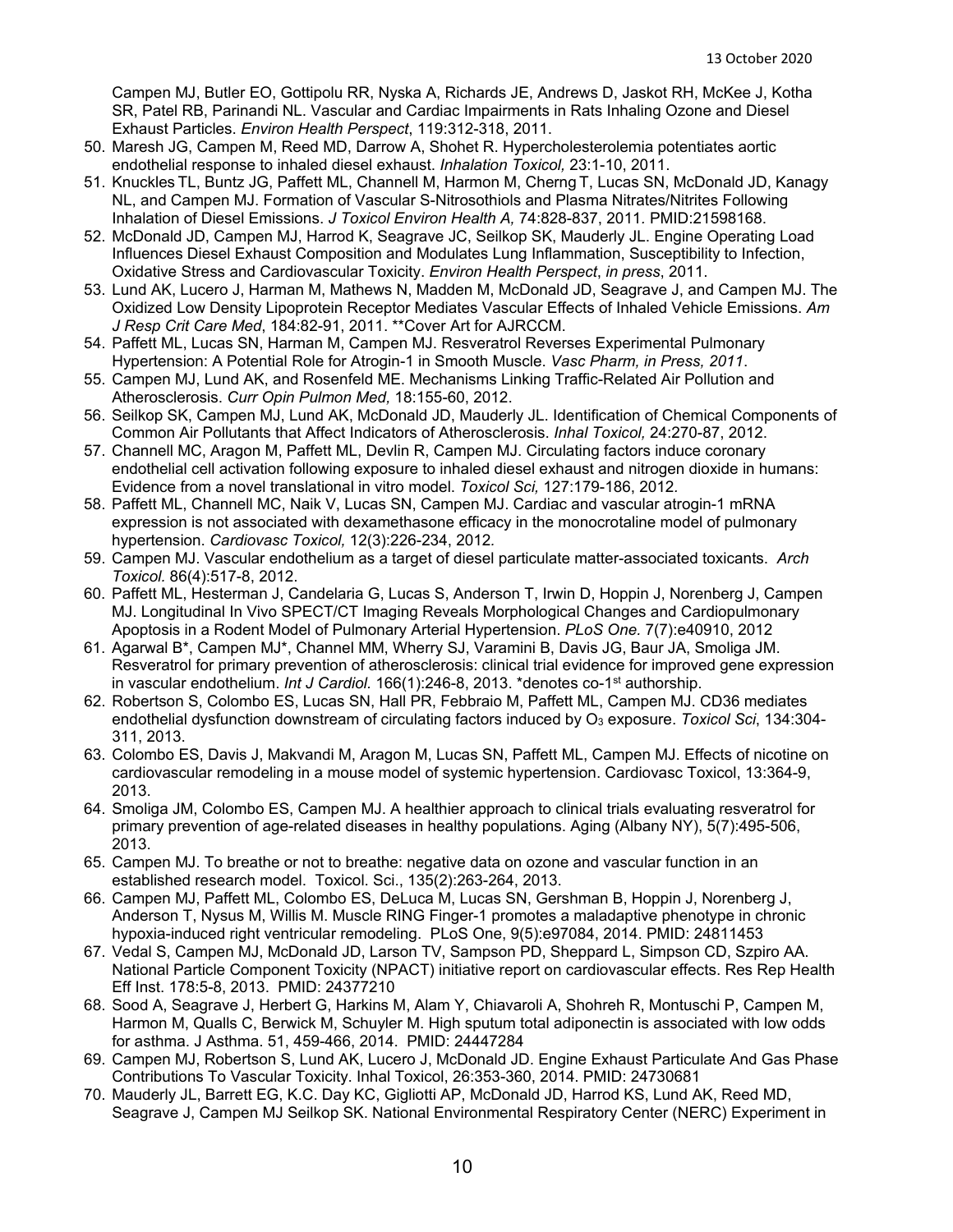Multipollutant Air Quality Health Research: II. Comparison of Responses to Diesel and Gasoline Engine Exhausts, Hardwood Smoke, and Simulated Downwind Coal Emissions. Inhal. Toxicol. 26:651-667, 2014. PMID: 25162719

- 71. Cung H, Aragon MJ, Zychowski K, Anderson J, Nawarskas J, Roldan C, Sood A, Qualls C, Campen MJ. Characterization of a Novel Endothelial Biosensor Assay Reveals Increased Cumulative Serum Inflammatory Potential in Stabilized Coronary Artery Disease Patients. Journal of Translational Medicine, 13:99, 2015. PMID: 25890092
- 72. Schisler JC, Ronnebaum SM, Madden M, Channell MM, Campen MJ, Willis MS. Endothelial Inflammatory Transcriptional Responses to an Altered Serum Exposome Following Inhalation of Diesel Emissions. Inhal Toxicol, 27:272-280, 2015. PMID: 25942053
- 73. Aragon MJ, Chrobak I, Brower J, Roldan L, Fredenburgh LE, McDonald JD, Campen MJ. Inflammatory and Vasoactive Effects of Serum Following Inhalation of Varied Complex Mixtures. Cardiovasc Toxicol, 16:163-171, 2015. PMID: 25900702
- 74. Paffett ML, Zychowski KE, Sheppard L, Robertson S, Weaver J, Lucas SN, Campen MJ. Ozone inhalation impairs coronary artery dilation via intracellular oxidative stress: Evidence for serum-borne factors as drivers of systemic toxicity. Toxicol Sci, 146:244-253, 2015. PMID: 25962394
- 75. Harmon ME, Campen MJ, Miller C, Shuey C, Cajero M, Lucas SN, Pacheco B, Erdei E, Ramone S, Nez T, Lewis J. Circulating Oxidized LDL and Conventional Biomarkers of Cardiovascular Health In a Cohort of Navajo Community Members. *PLoS ONE*, 11(3):e0143102. doi: 10.1371/journal.pone.0143102, 2016. PMID: 26938991
- 76. Brower JB, Doyle-Eisele M, Moeller B, Stirdivant S, McDonald JD, Campen MJ. Metabolomic Changes in Murine Serum Following Inhalation Exposure to Gasoline and Diesel Engine Emissions. Inhal Tox, 28:241-50, 2016. PMID: 27017952
- 77. Aragon M, Erdely A, Bishop L, Salmen R, Weaver J, Liu J, Hall P, Eye T, Kodali V, Zeidler-Erdely P, Stafflinger JE, Ottens AK, Campen MJ. MMP-9-Dependent Serum-Borne Bioactivity Caused by Multiwalled Carbon Nanotube Exposure Induces Vascular Dysfunction Via the CD36 Scavenger Receptor. Toxicological Sciences, 150(2):488-98, 2016. PMID: 26801584
- 78. Mumaw CL, Levesque S, McGraw C, Robertson S, Lucas S, Stafflinger JE, Campen MJ, Hall P, Norenberg JP, Anderson T, Lund AK, McDonald JD, Ottens AK, Block ML. Microglial Priming through the Lung-Brain Axis: The Role of Air Pollution-induced Circulating Factors. FASEB J, 30:1880-1891, 2016. PMID: 26864854
- 79. Zychowski KE, Lucas SN, Sanchez B, Herbert G, Campen MJ. Hypoxia-induced pulmonary arterial hypertension augments lung injury and airway reactivity caused by ozone exposure. Toxicol Appl Pharmacol. 305:40-45, 2016. PMID: 27286659
- 80. Zychowski KE, Sanchez B, Herbert G, Pedrosa RP, Lorenzi-Filho G, Drager LF, Polotsky VY, Campen MJ. Serum from Obstructive Sleep Apnea Patients Induces Inflammatory Responses in Coronary Artery Endothelial Cells: Assessment of Continuous Positive Airway Pressure Therapy on Cardiovascular Biomarkers. Atherosclerosis, 254:59-66, 2016. PMID: 27693879
- 81. Tyler CR, Zychowski KE, Sanchez BN, Rivero V, Lucas S, Herbert G, Liu J, Irshad H, McDonald JD, Bleske BE, Campen MJ. Surface area-dependence of gas-particle interactions influences pulmonary and neuroinflammatory outcomes. Particle and Fibre Toxicol, 13(1):64, 2016. PMID: 27906023
- 82. Harmon ME, Lewis J, Miller C, Hoover J, Ali AS, Shuey C, Cajero M, Lucas S, Pacheco B, Erdei E, Ramone S, Nez T, Gonzales M, Campen MJ. Residential Proximity to Abandoned Uranium Mines and Serum Inflammatory Potential in Chronically Exposed Navajo Communities. J Exposure Sci Environ Epidemiol. 27:365-371, 2017. PMID: 28120833
- 83. Li R, Yang J, Saffari A, Jacobs J, Baek KI, Hough G, Larauche M, Ma J, Jen N, Moussaoui N, Zhou B, Kang H, Campen M, Reddy S, Henning S, Pisegna J, Li Z, Fogelman A, Sioutas C, Navab M, Hsiai T. Ambient Ultrafine Particle Ingestion Alters Gut Microbiota in Association with Increased Atherogenic Lipid Metabolites. Scientific Reports, 7:42906, 2017. PMID: 28211537
- 84. Aragon M, Topper L, Tyler CR, Sanchez BN, Zychowski KE, Young T, Herbert G, Hall P, Erdely A, Eye T, Zeidler-Erdely P, Ottens AK, Campen MJ. Serum-Borne Bioactivity Caused by Pulmonary Multiwalled Carbon Nanotube Exposure Induces Neuroinflammation Via Blood Brain Barrier Impairment. Proc Natl Acad Sci USA, 114(10):E1968-E1976, 2017. PMID: 28223486
- 85. Tyler CR, Noor S, Young T, Rivero V, Sanchez B, Lucas S, Caldwell KK, Milligan ED, Campen MJ. Aging Exacerbates Neuroinflammatory Outcomes Induced by Acute Ozone Exposure. Toxicological Sciences, 163:123-139, 2018. PMID: 29385576
- 86. Harmon ME, Lewis J, Miller C, Hoover J, Ali AS, Shuey C, Cajero M, Lucas S, Pacheco P, Erdei E, Ramone S, Nez T, Campen MJ, Gonzales M. Arsenic Contribution to Circulating Oxidized Low-density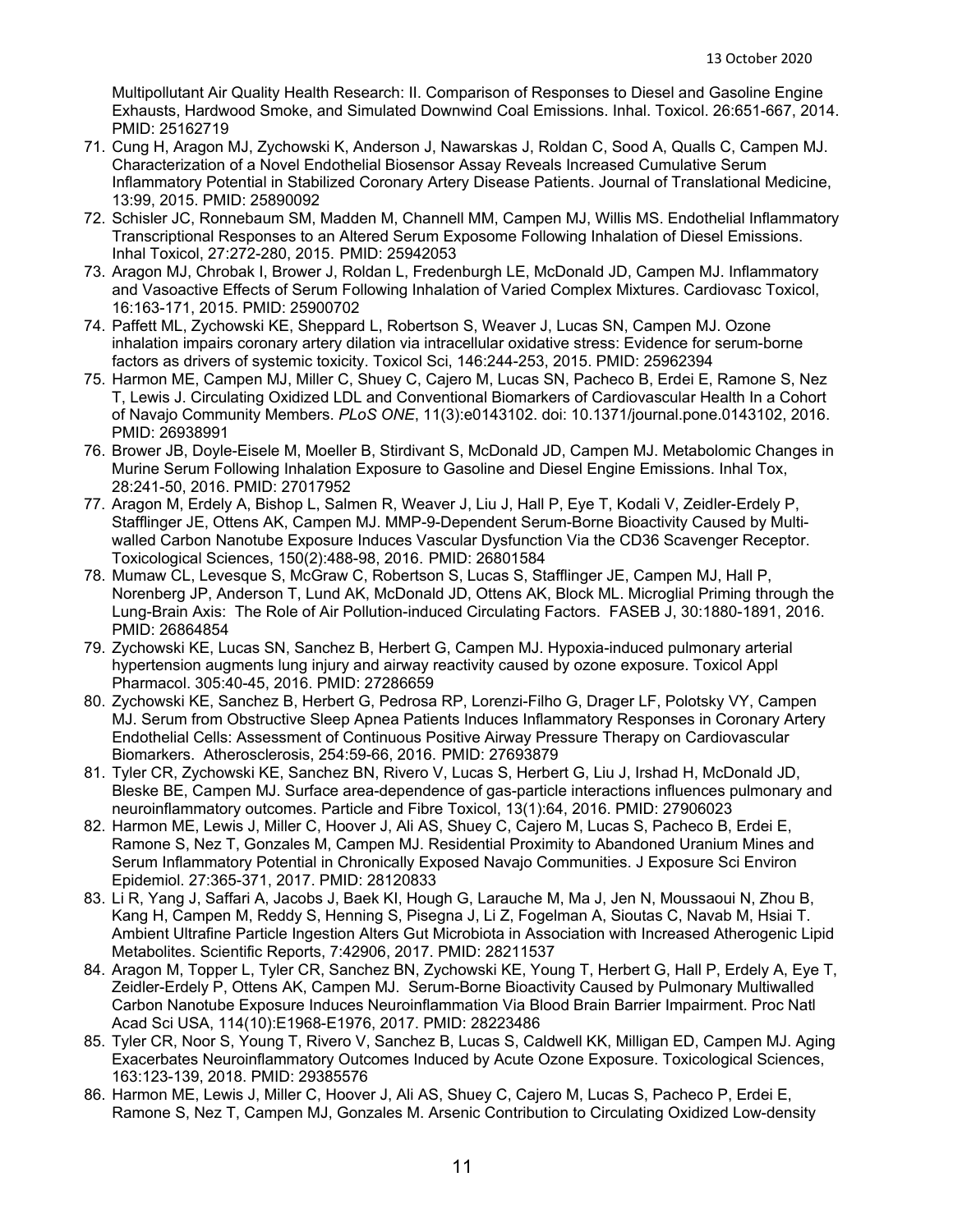Lipoprotein in a Native American Community. JTEH 81(13):535-548, 2018. PMID: 29641933

- 87. Zychowski KE, Kodali V, Harmon M, Tyler C, Sanchez B, Ordonez Suarez Y, Herbert G, Wheeler A, Avasarala S, Cerrato JM, Kunda NK, Muttil P, Shuey C, Brearley A, Ali A, Lin Y, Shoeb M, Erdely A, Campen MJ. Respirable Uranyl-Vanadate Containing Particulate Matter Derived from a Legacy Uranium Mine Site Exhibits Potentiated Cardiopulmonary Toxicity. Toxicological Sciences, 164:101-114, 2018. PMID: 29660078
- 88. Olvera Alvarez HA, Kubzansky LD, Campen MJ, Slavich GM. Early life stress, air pollution, inflammation, and disease: An integrative review and immunologic model of social-environmental adversity and lifespan health. Neurosci. Biobehav. Rev. 92:226-242, 2018. PMID: 29874545
- 89. Deretic V, Prossnitz E, Burge M, Campen MJ, Cannon J, Liu KJ, Sklar LA, Allers L, Garcia SA, Baehrecke EH, Behrends C, Cecconi F, Codogno P, Chen GC, Elazar Z, Eskelinen EL, Fourie B, Gozuacik D, Hong W, Hotamisligi G, Jäättelä M, Jo EK, Johansen T, Juhász G, Kimchi A, Ktistakis N, Kroemer G, MIzushima N, Münz C, Reggiori F, Rubinsztein D, Ryan K, Schroder K, Simonsen A, Tooze S, Vaccaro M, Yoshimori T, Yu L, Zhang H, Klionsky DJ. Autophagy, Inflammation, and Metabolism (AIM) Center of Biomedical Research Excellence: supporting the next generation of autophagy researchers and fostering international collaborations. Autophagy, 14:925-929, 2018. PMID: 29938597
- 90. Oakley RH, Campen MJ, Paffett ML, Chen X, Wang Z, Parry TL, Hillhouse C, Cidlowski JA, Willis MS. Muscle-specific regulation of right ventricular transcriptional responses to chronic hypoxia-induced hypertrophy by the Muscle Ring Finger-1 (MuRF1) ubiquitin ligase in mice. BMC Medical Genetics, 19:175, 2018. PMID: 30241514
- 91. Assad N, Sood A, Campen MJ, Zychowski KE. Metals-induced pulmonary fibrosis. Curr. Environ. Health Rep. 5:486-498, 2018.
- 92. Mota R, Campen MJ, Cuellar ME, Garver WS, Hesterman J, Qutaish M, Daniels T, Nysus M, Wagner CR, Norenberg JP. 111In-DANBIRT In Vivo Molecular Imaging of Inflammatory Cells in Atherosclerosis. *Contrast Media Mol Imaging.* 6508724, 2018. PMID: 30538613.
- 93. Zou B, You J, Lin Y, Duan X, Zhao X, Fang X, Campen MJ, Li S. Air pollution intervention and life-saving effect in China. Environ Int. 125:529-541, 2019. doi: 10.1016/j.envint.2018.10.045. PMID: 30612707
- 94. Triplett KD, Pokhrel S, Castleman MJ, Daly SM, Elmore BO, Joyner JA, Sharma G, Herbert G, Campen MJ, Hathaway HJ, Prossnitz ER, Hall PR. GPER activation protects against epithelial barrier disruption by Staphylococcus aureus α-toxin. Sci Rep. 9:1343, 2019. doi: 10.1038/s41598-018-37951-3. PMID: 30718654
- 95. Zychowski KE, Wheeler A, Sanchez B, Harmon M, Steadman-Tyler CR, Herbert G, Lucas SN, Ali AM, Avasarala S, Kunda N, Robinson P, Muttil P, Cerrato JM, Bleske B, Smirnova O, Campen MJ. Toxic effects of particulate matter derived from dust samples near the Dzhidinski ore processing mill, eastern Siberia, Russia. *Cardiovascular Toxicology*, 19(5):401-411, 2019. doi: 10.1007/s12012-019-09507-y. PMID: 30963444.
- 96. Mostovenko E, Young TL, Muldoon PP, Bishop L, Canal CG, Vucetic A, Zeidler-Erdely PC, Erdely A, Campen MJ, Ottens AK. Nanoparticle Exposure Driven Circulating Bioactive Peptidome Causes Systemic Inflammation and Vascular Dysfunction. Particle & Fibre Toxicology, May 9, 2019. PMID: 31142334
- 97. Deretic V, Prossnitz E, Burge M, Campen MJ, Cannon J, Liu KJ, Liu M, Hall P, Sklar LA, Allers L, Mariscal L, Garcia SA, Weaver J, Baehrecke EH, Behrends C, Cecconi F, Codogno P, Chen GC, Elazar Z, Eskelinen EL, Fourie B, Gozuacik D, Hong W, Jo EK, Johansen T, Juhász G, Kimchi A, Ktistakis N, Kroemer G, Mizushima N, Münz C, Reggiori F, Rubinsztein D, Ryan K, Schroder K, Shen HM, Simonsen A, Tooze SA, Vaccaro M, Yoshimori T, Yu L, Zhang H, Klionsky DJ. Autophagy, Inflammation, and Metabolism (AIM) Center in its second year. Autophagy. 2019 Oct;15(10):1829-1833. doi:10.1080/15548627.2019. 1634444. Epub 2019 Jul 15. PMID: 31234750
- 98. Zychowski KE, Sanchez B, Tyler CR, Harmon M, Liu J, Irshad H, McDonald JD, Bleske BE, Campen MJ. Vehicular Particulate Matter (PM) Characteristics Impact Vascular Outcomes Following Inhalation. Cardiovasc Toxicol. 2019 Aug 13. PMID: 31410643
- 99. Madison MC, Landers CT, Gu BH, Chang CY, Tung HY, You R, Hong MJ, Baghaei N, Song LZ, Porter P, Putluri N, Salas R, Gilbert BE, Levental I, Campen MJ, Corry DB, Kheradmand F Electronic cigarettes disrupt lung lipid homeostasis and innate immunity independent of nicotine. J Clin Invest. 29(10):4290- 4304, 2019. PMID: 31483291
- 100. Fitch MN, Phillippi D, Zhang Y, Lucero J, Pandey RS, Liu J, Brower J, Allen MS, Campen MJ, McDonald JD, Lund AK. Effects of inhaled air pollution on markers of integrity, inflammation, and microbiota profiles of the intestines in Apolipoprotein E knockout mice. Environ Res. 181:108913, 2020. PMID: 31753468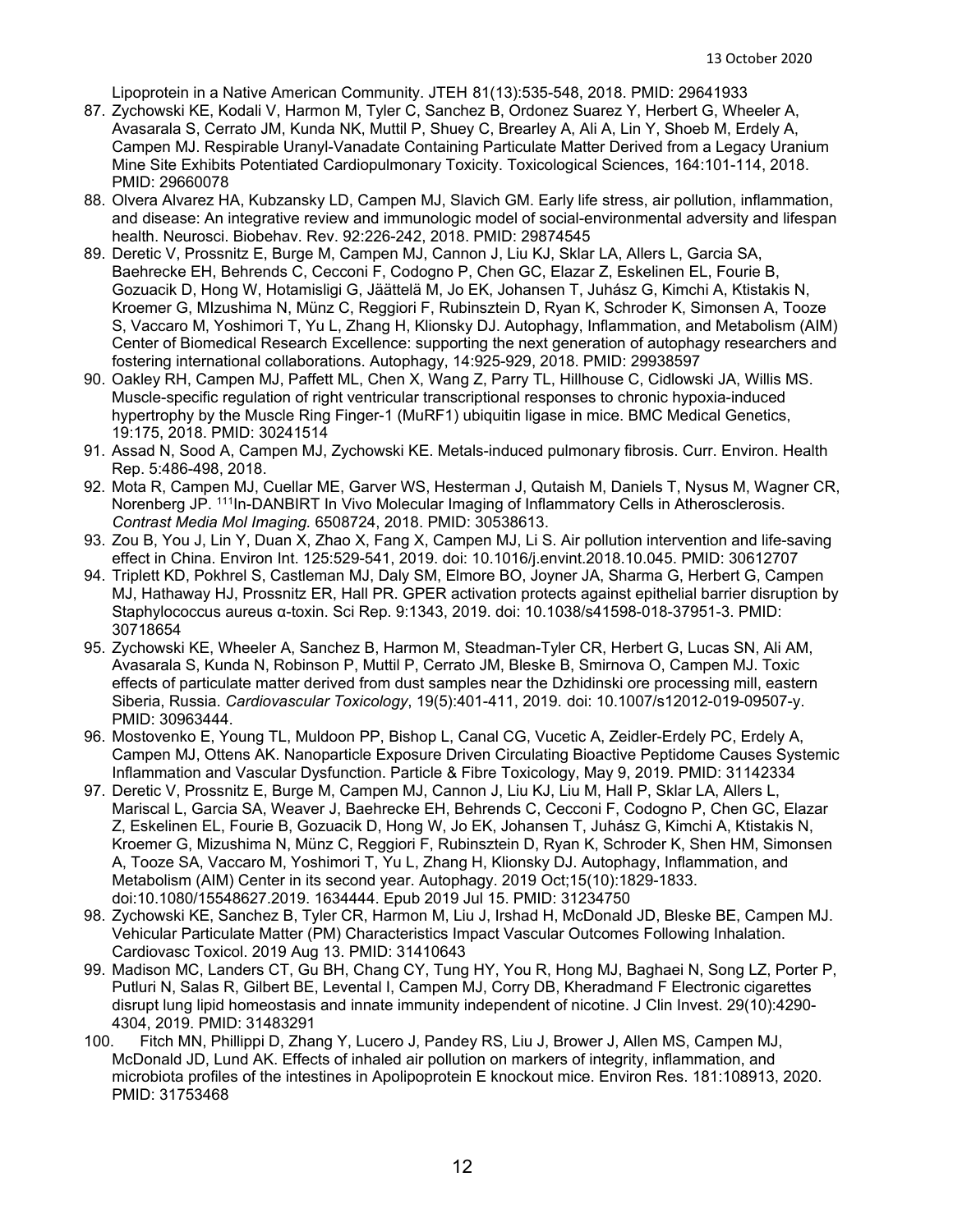- 101. Cheng W, Liu Y, Tang J, Duan H, Wei X, Zhang X, Yu S, Campen MJ, Han W, Rothman N, Belinsky SA, Lan Q, Zheng Y, Leng S. Carbon content in airway macrophages and genomic instability in Chinese carbon black packers. Arch Toxicol. 94:761-771, 2020. PMID: 32076763
- 102. Sanchez B, Zhou X, Gardiner AS, Herbert G, Lucas S, Morishita M, Wagner JG, Lewandowski R, Harkema JR, Shuey C, Campen MJ, Zychowski KE. Serum-borne factors alter cerebrovascular endothelial microRNA expression following particulate matter exposure near an abandoned uranium mine on the Navajo Nation. Part Fibre Toxicol. 17:29, 2020. PMID: 32611356
- 103. Tang J, Cheng W, Gao J, Li Y, Yao R, Rothman N, Lan Q, Campen MJ, Zheng Y, Leng S. Occupational exposure to carbon black nanoparticles increases inflammatory vascular disease risk: an implication of an ex vivo biosensor assay. Part Fibre Toxicol. 17:47, 2020. PMID: 32993720
- 104. Begay J, Sanchez B, Wheeler A, Baldwin, Jr. F, Lucas S, Herbert G, Ordonez Y, Shuey C, Klaver Z, Harkema JR, Wagner JG, Morishita M, Bleske B, Zychowski KE, Campen MJ. Assessment of particulate matter toxicity and physicochemistry at the Claim 28 uranium mine site in Blue Gap, AZ. J Toxicol Environ Health pt A, 84:31-48, 2021.
- 105. Garcia M, Salazar R, Wilson T, Lucas S, Herbert G, Young T, Begay J, Denson JL, Zychowski K, Ashley R, Byrum S, Mackintosh S, Bleske BE, Ottens AK, Campen MJ. Early Gestational Exposure to Inhaled Ozone Impairs Maternal Uterine Artery and Cardiac Function. Toxicological Sciences, *in press*, 2020.
- 106. Ni Y, Tracy R, Cornell E, Kaufman J, Szpiro A, Campen MJ, Vedal S. Short-term exposure to air pollution and biomarkers of cardiovascular effect: a repeated measures study. Environmental Pollution, in press, 2021.
- 107. Pearce E, Campen MJ, Baca JT, Blewett JP, Femling J, Hanson D, Kraai E, Muttil P, Wolf B, Lauria M, Braude D. Aerosol Generation with Various Approaches to Oxygenation in Healthy Volunteers in the Emergency Department. *J Am Coll Emerg Physicians Open. In press, 2021.*

#### Books:

- 1. Walker MK & Campen MJ (Eds.). 2010. *Comprehensive Toxicology, Volume 6: Cardiovascular Toxicology (2nd ed.).* Elsevier Ltd, Kidlington, UK.
- 2. Campen MJ (Ed.). 2017. *Comprehensive Toxicology, Volume 6: Cardiovascular Toxicology (3rd ed.).* Elsevier Ltd, Kidlington, UK.

#### Chapters, Monographs, Conference Proceedings:

- 1. Watkinson, W.P., Wiester, M.J., Highfill, J.W., Aileru, A.A., Campen, M.J., Tepper, J.S., and Costa, D.L. Thermoregulatory considerations affecting both acute and prolonged exposures to ozone in rodents. In: *Thermal Balance in Health and Disease*. (E. Zeisberger, E. Schonbaum, and P. Lomax, eds.), pp. 509- 514, Birkhauser-Verlag, Berlin, 1994.
- 2. Campen, M.J. Cardiovascular and thermoregulatory toxicity of an emission source particulate in healthy and compromised rats. Thesis submitted to the University of North Carolina School of Public Health, 1996.
- 3. Campen, M.J., Costa, D.L., and Watkinson, W.P. Cardiac and thermoregulatory toxicity of residual oil fly ash in cardiopulmonary-compromised rats. In: *Proceedings of the Third Colloquium on Particulate Matter Air Pollution and Human Health,* June 6-8, 1999, Durham, NC.
- 4. Watkinson, W.P., Campen, M.J., Nolan, J.P., Kodavanti, U.P., Dreher, K.L., Su, W-Y., Highfill, J.W., and Costa, D.L. Cardiovascular effects following exposure to particulate matter in healthy and cardiopulmonarycompromised rats. In: Relationships between Acute and Chronic Effects of Air Pollution. (U Heinrich and U Mohr, eds.). pp. 447-463, ILSI Press, Washington, 2000.
- 5. Watkinson, W.P., Campen, M.J., Nolan, J.P., Kodavanti, U.P., and Costa, D.L. Cardiac and thermoregulatory effects following exposure to particulate matter in healthy and compromised rats. In: *From Epidemiology to the Gene: Mechanisms by which Particulate Matter Induces Adverse Effects*. Society of Toxicology, Symposium, March 19-23, 2000.
- 6. Campen, M.J. Cardiopulmonary Toxicity of Particulate Matter Air Pollution-Associated Transition Metals in Rodents. Dissertation submitted to the University of North Carolina School of Public Health, 2000.
- 7. McDonald, J.D., Reed, M.D., Campen, M.J, Barrett, E.G., Seagrave, J., and Mauderly, J.L. Health Effects of Inhaled Gasoline Engine Emissions. Proceedings of 10th International Inhalation Symposium, Hannover, Germany, 2006.
- 8. Vedal S, Mauderly JL, Campen MJ, Kaufman JS, Larson TV, McDonald JD, Sampson PD, Sheppard L, and Simpson CD. University of Washington /Lovelace Respiratory Research Institute Particle Components and Sources Project: The Health Effects Institute National Particle Components Toxicity (NPACT) Initiative.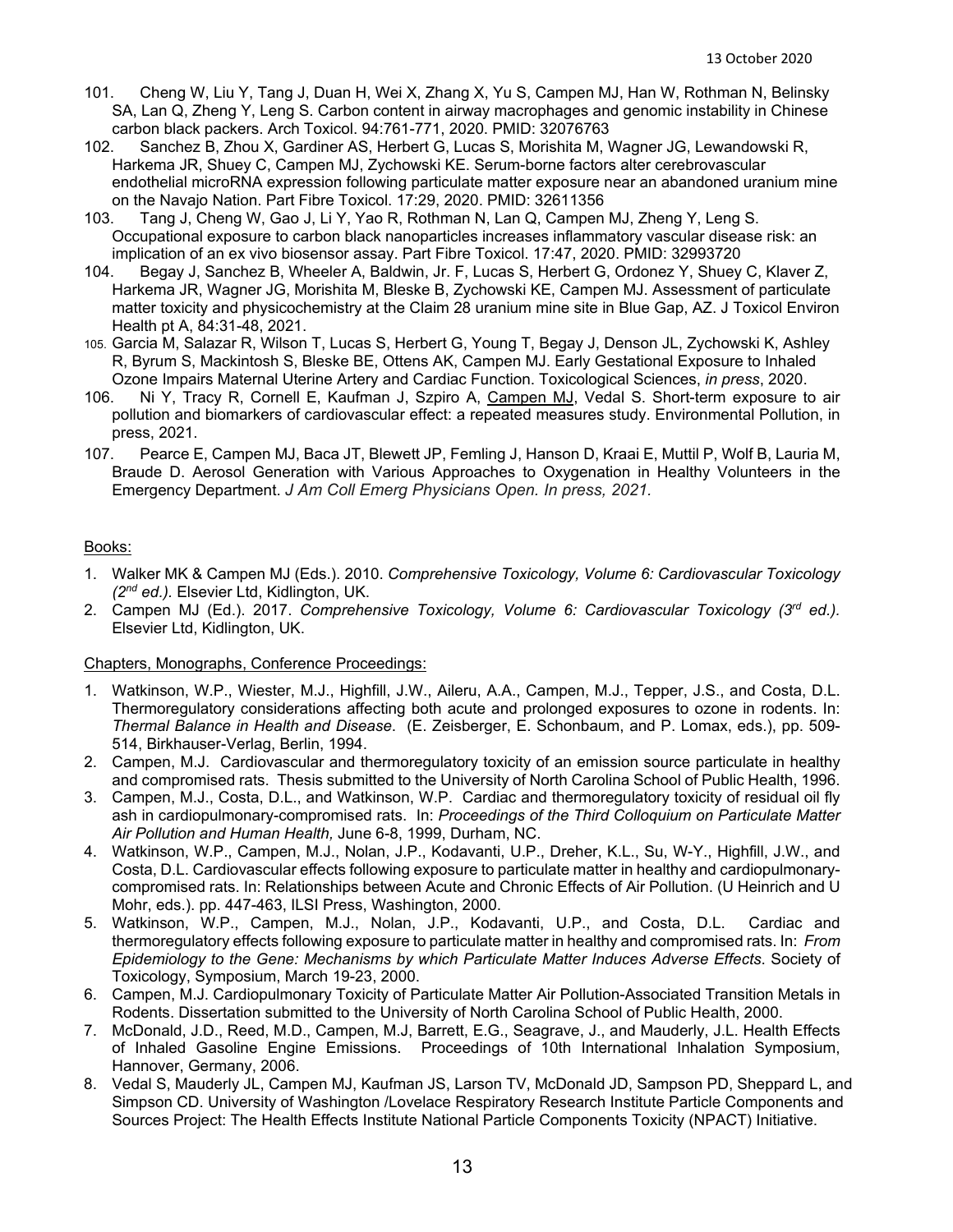Proceedings of the Air Quality VI Conference, Arlington, VA, Sept 24, 2007.

- 9. Campen, MJ. Environmental Protection Agency Integrated Science Assessment for Particulate Matter: Cardiovascular Toxicology Chapter. 2008
- 10. Knuckles TL, Stanek LW, and Campen MJ. Air Pollution and Cardiovascular Disease. In *Comprehensive Toxicology* 2nd Edition. M.J. Campen and M.K. Walker, Eds. Elsevier Ltd, 2010
- 11. Campen MJ and Lund AK. Vehicular Emissions and Cardiovascular Disease. In Environmental Cardiology, Royal Society of Chemistry Monograph, 2010 [ISBN 978-1-84973-005-1].
- 12. Knuckles TL, Oesterling-Owens E, and Campen MJ. Air Pollution and Cardiovascular Disease, An Update. *Accepted*. Elsevier Ltd, 2015
- 13. Campen MJ. Cardiovascular Toxicology. Casarett and Doull's Toxicology: The Basic Science of Poisons, 9<sup>th</sup> Edition, 2019.
- 14. Knuckles TL and Campen MJ. Air Pollution and Cardiovascular Disease, An Update. In *Comprehensive Toxicology* 2nd Edition. M.J. Campen and M.K. Walker, Eds. Elsevier Ltd, 2018.
- 15. Young TL, Zychowski KE, Denson JL, and Campen MJ. Blood-brain barrier at the interface of air pollutionassociated neurotoxicity and neuroinflammation. In *Advances in Neurotoxicology*, vol. 3, Aschner M and Costa L, eds. 2019.

#### Book Reviews:

- 1. Campen, M.J. Handbook of physiology, section 2: the cardiovascular system, volume I: the heart. Chest 125:1968, 2004.
- 2. Campen, M.J. Heart Failure: A Companion to Braunwald's Heart Disease. Chest 128: 3088, 2005.

#### Abstracts and Presentations:

- 1. Watkinson, W.P., M.J. Wiester, M.J. Campen, and V.M. Richardson. Ozone toxicity in the unanesthetized, unrestrained rat: Effect of changes in ambient temperature on physiological parameters. *Toxicologist* 12:230, 1992.
- 2. Demakis, G.J., D.W. Harrison, and M.J. Campen. Interference effects of neutral and affective word rehearsal on affect perception. Proceedings of the *Fifth Annual American Psychological Society*, 1993.
- 3. Watkinson, W.P., M.J. Wiester, G.E. Hatch, A.A. Aileru, M.J. Campen, J.W. Highfill, J.S. Tepper, and D.L. Costa. Thermoregulatory considerations affecting both acute and prolonged exposures to ozone in rodents. Abstracts of the *Ninth International Symposium on Pharmacology of Thermoregulation* 9:93, 1994.
- 4. Campen, M.J., W.P. Watkinson, J.R. Lehmann, and D.L. Costa. Modulation of residual oil fly ash (ROFA) particle toxicity in rats by pulmonary hypertension and ambient temperature (Ta) change. *Am. J. Resp. Criti. Care Med*. 153:A542, 1996.
- 5. Costa, D.L., J.R. Lehmann, D.W. Winsett, Z.H. Meng, W.P. Watkinson, M.J. Campen, U. Kodavanti, and G.E. Hatch. Pre-existing lung inflammation: A proposed mechanism for enhanced cardiopulmonary toxicity of PM in rats. Abstracts of the *Annual Conference of the Health Effects Institute,* 1996.
- 6. Watkinson, W.P., M.J. Campen, J.L. Lyon, J.W. Highfill, M.J. Wiester, and D.L. Costa. Impact of the hypothermic response in inhalation toxicology studies. Abstracts of the *Tenth International Symposium on Pharmacology of Thermoregulation* 10:H24/132, 1996.
- 7. Terrell, D., J.K. McGee, J.L. Mansfield, M.A. Stevens, W.P. Watkinson, M.J. Campen, and M.V. Evans. Application of a closed inhalation exposure system for simultaneous measurement of metabolic and physiological variables during chloroform (CHCL3) exposure in rats. *Toxicologist* 36:327, 1997.
- 8. Campen, M.J., W.P. Watkinson, S.M. Dowd, and D.L. Costa. Changes in electrocardiographic waveform parameters after exposure to residual oil fly ash in the cold-acclimated and cardiopulmonary-compromised rat. *Am. J. Resp. Crit. Care Med*. 155:A247, 1997.
- 9. Kodavanti, U.P., M. Jackson, S.Y. Gardner, W.P. Watkinson, M.J. Campen, J. Richards, and D.L. Costa. Particle-induced lung injury in hypertensive rats. *Am. J. Resp. Crit. Care Med*. 155:A247, 1997.
- 10. Watkinson, W.P., M.J. Campen, and D.L. Costa. Arrhythmia induction after exposure to residual oil fly ash particles in the pulmonary hypertensive rat. *Am. J. Resp. Crit. Care Med*. 155:A247, 1997.
- 11. Campen, M.J., R. Mebane, Q.T. Krantz, W.P. Watkinson. Induction of QTc dispersion in saline- and monocrotaline-treated rats by hypoxic challenge. *The Toxicologist*, 1998.
- 12. Campen, M.J., J. Norwood, J. McKee, R. Mebane, G.E. Hatch, and W.P. Watkinson. Ozone-indused thermoregulatory response differences in rats and guinea pigs exposed in nose-only or whole body systems. *Am. J. Resp. Crit. Care Med*. 157:A156, 1998.
- 13. Jackson, M.C, A. Ledbetter, D.L. Costa, J. Richards, S.Y. Gardner, M.J. Campen, W.P. Watkinson, U.P.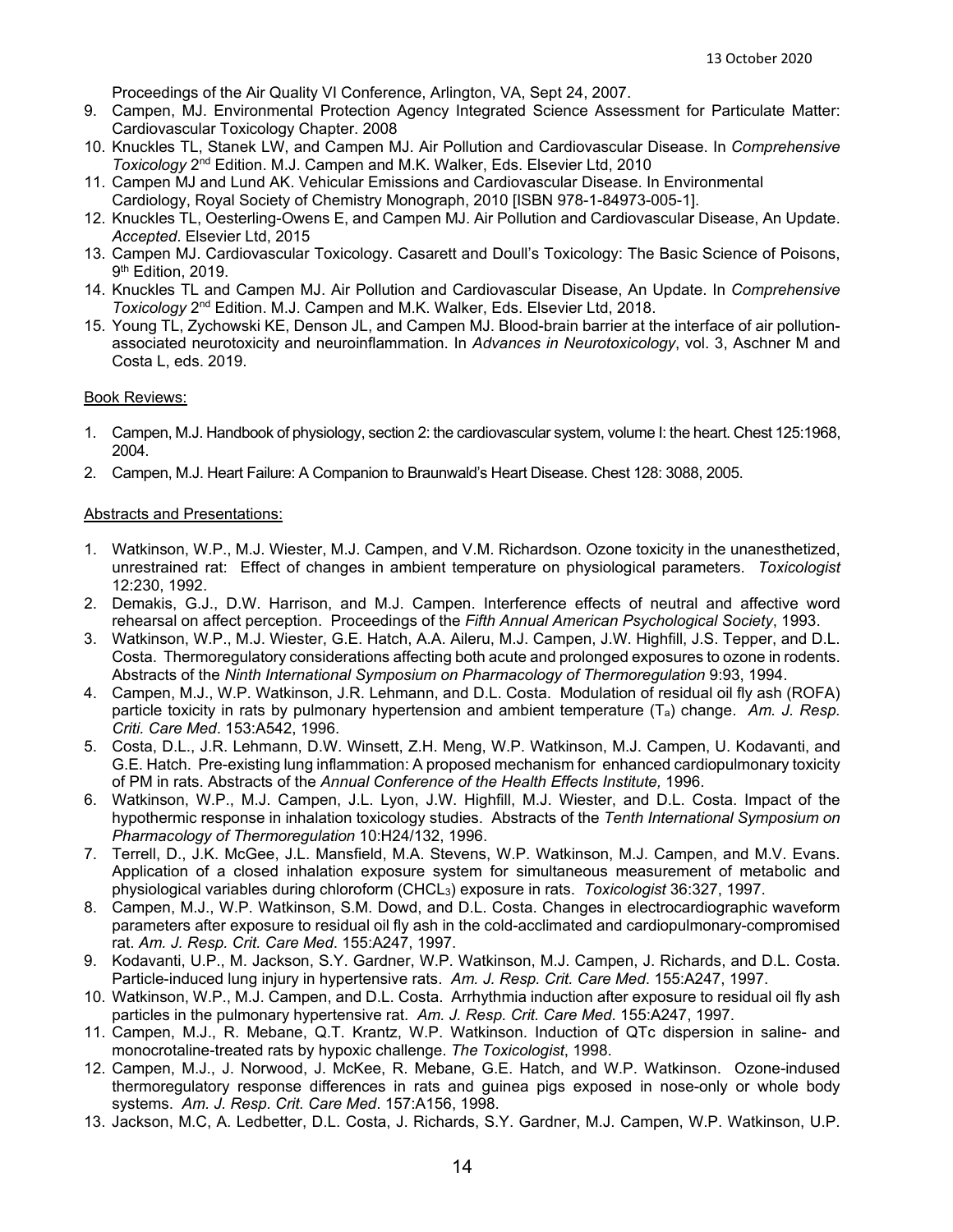Kodavanti. In a rat model of monocrotaline-induced pulmonary disease, can diverse cardiopulmonary responses collectively predict susceptibility to inhaled particles. *Am. J. Resp. Crit. Care Med*. 157:A152, 1998.

- 14. Watkinson, W.P., M.J. Campen, U.P. Kodavanti, A.D. Ledbetter, and D.L. Costa. Effects of inhaled residual oil fly ash particles on electrocardiographic and thermoregulatory parameters in normal and compromised rats. *Am. J. Resp. Crit. Care Med*. 157:A150, 1998.
- 15. Campen, M.J., K.L. Dreher, D.L. Costa, and W.P. Watkinson. Cardiopulmonary Toxicity of Instilled Nickel, Vanadium, and Iron in Monocrotaline-treated rats. *The Toxicologist,* 1999.
- 16. Watkinson, W.P., Campen, M.J., Dreher, K.L., Winsett, D.W., Kodavanti, U.P., Jackson, M.C., and Highfill, J.W. Effects of exposure to metallic constituents of residual oil fly ash in healthy and cardiopulmonary compromised rats. *Am. J. Resp. Crit. Care Med*. 159:A29, 1999.
- 17. Campen, M.J., J.P. Nolan, T.P. Jenkins, S.M. Dowd, R. Mebane, Q.T. Krantz, D.L. Costa, and W.P. Watkinson. Heart Rate Variability In Healthy- And Monocrotaline-Treated Rats During Exposure To Lowered Ambient Oxygen. *The Toxicologist* March 2000.
- 18. Campen, M.J., Watkinson, W.P., Nolan, J.P., Kodavanti, U.P., Evansky, P.A., Jenkins, T.P., Dowd, S.M., and Costa, D.L. Effects of inhaled metallic constituents of particulate matter air pollution on arrhythmogenesis, electrocardiographic parameters, and heart rate variability in normal and compromised rats. *Am. J. Resp. Crit. Care Med*. 161:A240, 2000.
- 19. Watkinson, W.P., Campen, M.J., Nolan, J.P., Kodavanti, U.P., Schladweiler, M.C.J., Evansky, P.A., Highfill, J.W., and Costa, D.L. Effects of inhaled metal constituents of particulate matter air pollution on cardiopulmonary and thermoregulatory parameters in healthy and monocrotaline-treated rats. *Am. J. Resp. Crit. Care Med*. 161:A240, 2000.
- 20. Schladweiler, M.C.J., Ledbetter, A.D., Richards, J.H., Winsett, D.W., Campen, M.J., Nolan, J.P., Hauser, R., Christiani, D.C., Costa, D.L., and Kodavanti, U.P. Pulmonary impact of zinc-containing emission particles in three rat strains: multiple exposure scenarios. *Am. J. Resp. Crit. Care Med*. 161:A912, 2000.
- 21. Benson, J.M. , Muggenburg, B.A., Tilly, L.P. , Campen, M.J., Watkinson, W.P., Powell, Q.W., Barr, E.B., and Mauderly, J.L. Effects of inhaled metals on electrocardiograms of aged beagle dogs and F344/n rats. *The Toxicologist*, March 2001
- 22. Watkinson, W.P., Campen, M.J., Nolan, J.P., Kodavanti, U.P., Schladweiler, M.C.J., Evansky, P.A., Lappi, E.R., and Costa, D.L. Effects of inhalation of soluble metallic constituents of particulate matter with preexposure and/or concurrent exposure to ozone on cardiovascular and thermoregulatory parameters in awake rats. *Am J Resp Crit Care Med*, March 2001.
- 23. Nolan, J.P., Campen, M.J., Kodavanti, U.P., Schladweiler, M.C.J., Vincent, R., Costa, D.L., and Watkinson, W.P. Effects of instillation of ambient particulate matter on cardiopulmonary and thermoregulatory parameters in spontaneously hypertensive rats. *Am J Resp Crit Care Med*, March 2001
- 24. Campen, M.J., Tagaito, Y., Wilson, J.A., Smith, P.L., Schwartz, A.R., and O'Donnell, C.P. Cardiovascular dynamics in rem sleep and during hypoxia suggests a genetic susceptibility to sleep-disordered breathing in dba mice. *Am J Resp Crit Care Med*, March 2001
- 25. Tagaito Y., Polotsky, V.Y., Campen, M.J., Wilson, J.A., Smith, P.L., Schwartz, A.R., and O'Donnell, C.P. The phenotypic expression of sleep disordered breathing (SDB) in C57BL/6J (B6) mice. *Am J Resp Crit Care Med*, March 2001
- 26. Watkinson, W.P., Campen, M.J., Wichers, L.B., Nolan, J.P., Kodavanti, U.P., and Costa, D.L. Impact of toxic agents on thermoregulatory function in awake rodents. Proc. Australian Physiol. and Pharmacol. Society 32:168P, 2001.
- 27. Watkinson, W.P., Campen, M.J., Wichers, L.B., Nolan, J.P., Kodavanti, U.P., Schladweiler, M.C.J., Evansky, P.A., Lappi, E.R., and Costa, D.L. Effects of inhalation of metallic constituents of particulate matter on cardiac, pulmonary, and thermoregulatory parameters in healthy and compromised rats. 34th World Congress of the International Union of Physiological Sciences; Christchurch, New Zealand, Abstract #1231, 2001.
- 28. Campen, M.J., Y. Tagaito, J.A. Wilson, P.L. Smith, A.R. Schwartz, C.P. O'Donnell. Pulmonary and systemic blood pressure responses to acute hypoxia in chronically instrumented mice. 34th World Congress of the International Union of Physiological Sciences; Christchurch, New Zealand, Abstract #963, 2001.
- 29. Campen, M.J., Y. Tagaito, C.G. Tankersley, A.R. Schwartz, P.L. Smith, C.P. O'Donnell. Hemodynamic Control during REM Sleep: Phenotypic Variation among Mouse Strains. FASEB, April, 2002.
- 30. Campen, M.J., A. Gigliotti, B. Tibbetts, C. Elliott, E.B. Barr, S.K. Seilkop, M.D. Reed, J.L. Mauderly, and J.M. Benson. Cardiovascular Effects of Diesel Exhaust Inhalation in Spontaneously Hypertensive (SH) Rats. *The Toxicologist,* Salt Lake City, March 2003.
- 31. Tankersley, C.G., M.J. Campen, A. Bierman, S.E. Flanders, R. Rabold, and R. Frank. Particle effects on heart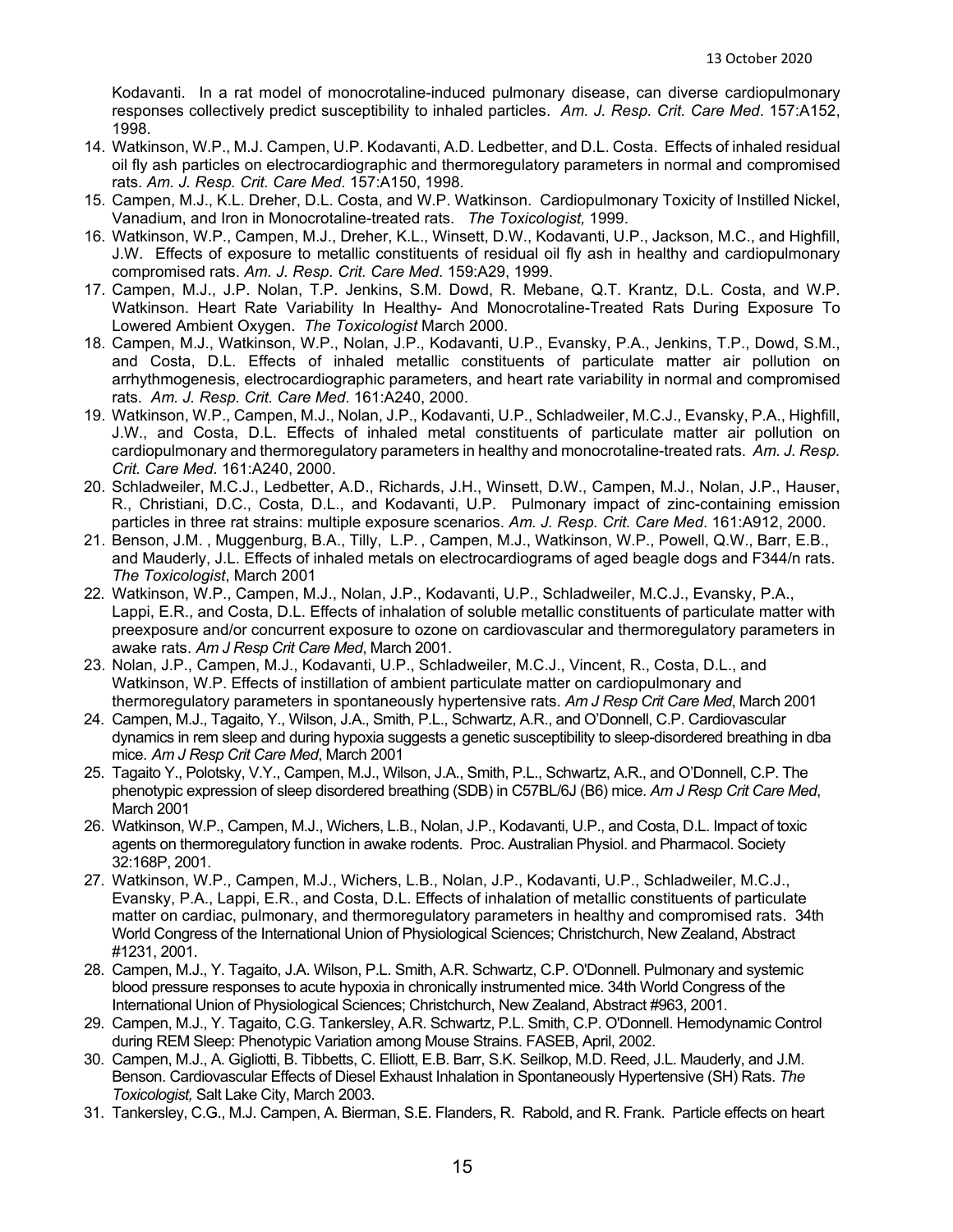rate regulation in senescent mice. Presented at the American Association for Aerosol Research Colloquium on PM and Human Health, Pittsburgh, PA, April, 2003.

- 32. Seagrave, J.C., Kanagy, N.L., and Campen, M.J. Oxidation of LDL May Mediate Cardiovascular Effects of Air Pollutants. EPA Conference on Cardiovascular Effects of Air Pollution. Louisville, KY 2004.
- 33. Campen, M.J., J. Seagrave, L. Blair, S. Lucas, A. Gigliotti, M.D. Reed, J.D. McDonald. ApoE Mouse Model of Atherosclerosis Confers Susceptibility to Extrapulmonary Effects of Diesel Exhaust. The Toxicologist, 2005.
- 34. Campen, M.J. Razani-Boroujerdi, S., Lucas, S., Pena-Philippides, J.C., Sopori, M. Differential effects of sarin gas exposure regimen on airway reactivity and cytokine expression. The Toxicologist, 2006.
- 35. Lund, A.K., Knuckles, T., and Campen, M.J. Subchronic exposure to whole gasoline engine emissions results in alterations of molecular pathways involved in progression of atherosclerosis. Conference on Arteriosclerosis, Thrombosis and Vascular Biology, Denver, April, 2006.
- 36. Campen MJ, Knuckles T, and Lund AK. Acute Alteration in Aortic Matrix Metalloproteinases following Exposure to Gasoline Exhaust Emissions in ApoE<sup>-/-</sup> Mice. Presented at NIEHS/EPA Sponsored Environmental Cardiology Meeting, Durham, NC, October 12, 2006.
- 37. Cherng, T.W., Gonzalez-Bosc, L., Campen, M.J., and Kanagy, N.L. Altered Coronary Artery Vasoreactivity in Rats Exposed to Intermittent Hypoxia/Hypercapnia. American Heart Association, Scientific Sessions, Chicago, IL, 2006.
- 38. Knuckles, T., Lund, A.K., and Campen, M.J. Diesel exhaust enhances venous constriction and congestion. The Toxicologist, 2007.
- 39. Campen M.J. and Chen, L.C. Air pollution and atherosclerosis: Impact on vascular oxidative stress, dyslipidemia, and remodeling. The Toxicologist, 2007.
- 40. Maresh, J.G., Campen, M.J., Reed, M.D., Shohet, R.V. In Vivo endothelial response of Tie2-GFP/ApoE deficient mice to whole diesel exhaust. The Toxicologist, 2007.
- 41. Lund, A.K., Knuckles, T., Seagrave, J.C., Obot Akata, C., McDonald, J.D., and Campen, M.J. Exposure to whole gasoline engine emissions results in alterations of molecular pathways involved in progression of atherosclerosis. The Toxicologist, 2007.
- 42. Seagrave, J., Campen, M.J., Dunaway, S., Herbert, G., Mauderly, J.L., McDonald, J.D., and Rohr, A.C. Exposure to gasoline engine exhaust causes oxidative stress in rats. The Toxicologist, 2007.
- 43. Knuckles, T.L., Lund, A.K., Lucas, S., Babu, S., and Campen, M.J. Diesel Exhaust Enhances Vascular Oxidative Stress, Vasoconstriction and Venous Congestion in a Cardiomyopathic Hamster Model. Conference on Arteriosclerosis, Thrombosis and Vascular Biology, Chicago, April, 2007.
- 44. Lund, A.K., Knuckles, T.L., Lucero, J., Seagrave, J., McDonald, J.D., and Campen, M.J. Exposure to Gasoline Engine Emissions Increases Vascular Reactive Oxygen Species and Activates Molecular Pathways Involved in Progression of Atherosclerosis. Conference on Arteriosclerosis, Thrombosis and Vascular Biology, Chicago, April, 2007.
- 45. Knuckles, T., Lucas, S., Lund, A.K., Cherng, T.W., Kanagy, N.L., and Campen, M.J.. Effects of Inhaled Diesel Exhaust on Vascular Oxidative Stress and eNOS Function. The Toxicologist, 2008.
- 46. Madrid AK, Buntz JG, Chen LC, McDonald JD, Mauderly JL, and Campen, MJ. Exposure to combined vehicular emissions alters vascular reactivity in ApoE-/- mice. Society of Toxicology Annual Meeting, March, 2009.
- 47. Lund AK, Lucero J, Mathews N, Lucas S, Campen MJ. Inhalational exposure to vehicular emissions increases vascular lipid peroxide levels via the lectin-like-ox-ldl scavenger receptor (LOX-1). Society of Toxicology Annual Meeting, March, 2009.
- 48. Knuckles TL, Lund AK, Lucas S, Madden M, Campen MJ. Systemic Disposition of Inhaled Nitric Oxide, a Significant Component of Vehicular Emissions. Society of Toxicology Annual Meeting, March, 2009.
- 49. Cherng TW, Campen MJ, Walker BR and Kanagy NL. Diesel exhaust exposure augments constrictor sensitivity to ET-1 that is ET<sub>B</sub> receptor mediated. Society of Toxicology Annual Meeting, March, 2009.
- 50. Kanagy, N.L., Cherng, T.W., Campen, M.J., and Walker, B.R. Diesel exhaust exposure increases blood pressure, sympathetic activity, and coronary artery constrictor function. FASEB, 2009
- 51. Campen, M.J., Buntz, J., Lund, A.K., Seagrave, J., Vedal, S., Mauderly, J.L., and McDonald, J.D. Vascular Effects of Vapor and Particulate Phases of Traffic-Related Air Pollution: Initial results from the NPACT Initiative. *Am J Resp Crit Care Med*, March 2009.
- 52. Paffett, M.L., Lund, A.K., Lucas, S., Mathews, N., Lucero, J., Harman, M., and Campen, M.J. Reductions in Atrophic E3 Ubiquitin Ligase Expression in Pulmonary Arteries Correlate with the Development of Pulmonary Hypertension. American Heart Association Scientific Sessions, Orlando, FL, 2009.
- 53. Lund AK, Lucero J, Mathews N, Harman M, Lucas S, and Campen MJ. Vascular Lec**t**in-Like-OxLDL Scavenger Receptor (LOX-1) Mediates Oxidative Stress, Endothelin-1, and Matrix Metalloproteinase Expression in the Vasculature of Vehicular Engine Emissions-Exposed Mice. American Heart Association Scientific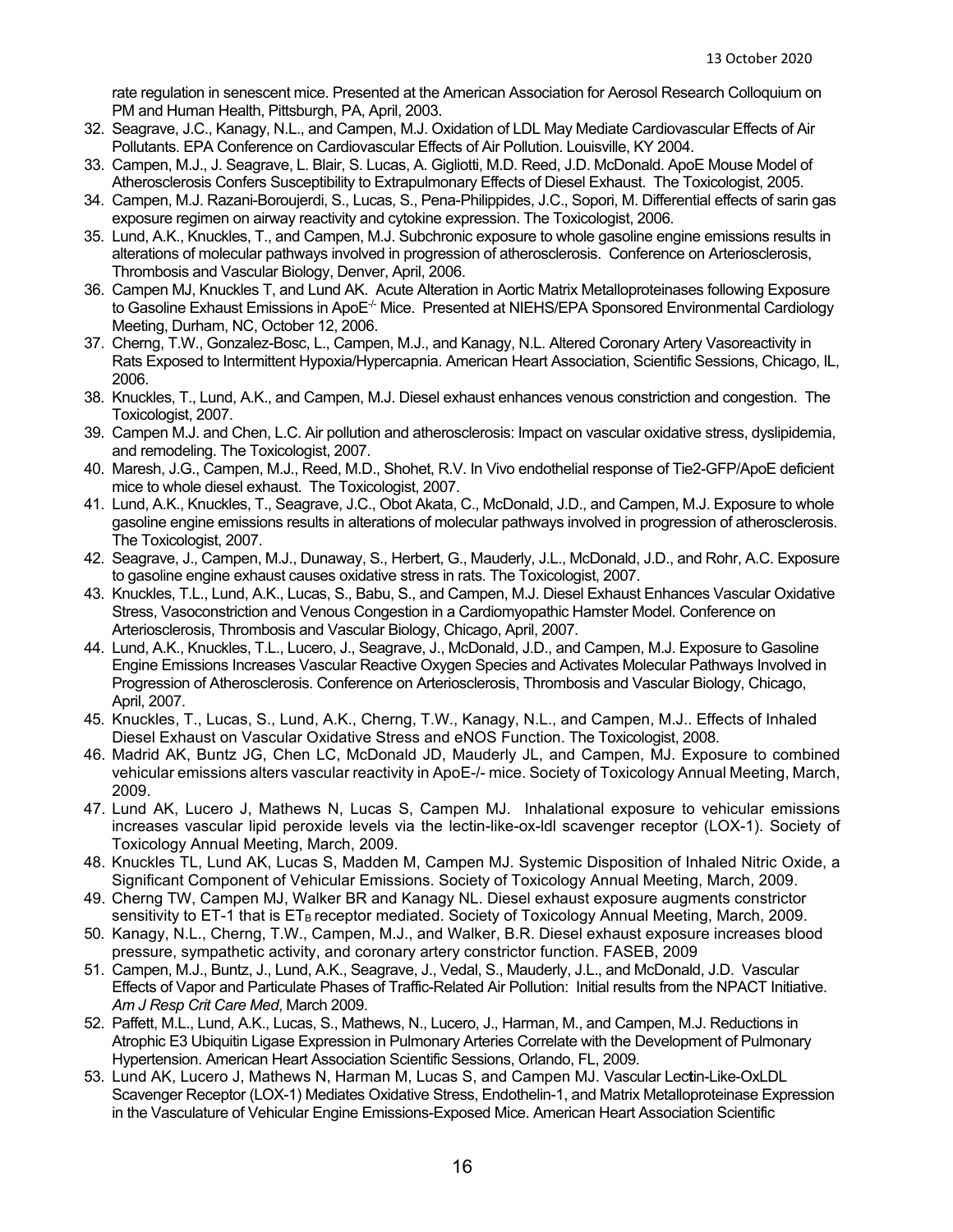Sessions, Orlando, FL, 2009.

- 54. Kodavanti UP, Thomas, Ronald T, Lund AK, Schladweiler MC, Campen MJ, Shannahan JH, Ledbetter AD, Richards JE, Nyska A, Jaskot RH, Butler EO, Parinandi NL. Oxidized lipids and lipid mediators are involved in cardiovascular injury induced by diesel exhaust particles (dep) and ozone. Society of Toxicology Annual Meeting, March, 2010.
- 55. Campen MJ, Lund AK, Buntz J, Lucero J, Mathews N, Mauderly JL, McDonald JD. Vascular Lipid Peroxidation and Dysfunction Induced by Complex Combustion Emissions: An Update of the NPACT Study. Society of Toxicology Annual Meeting, March, 2010.
- 56. Lund AK, Lucero J, Mathews N, McDonald JD and Campen MJ. Vascular Inhaled vehicular emissionsmediate induction of vascular oxidative stress, lec**t**in-like oxLDL receptor, endothelin-1, and matrix metalloproteinase expression are attenuated through statin treatment. Arteriosclerosis, Thrombosis, and Vascular Biology Annual Meeting, 2010.
- 57. Barrett EG, Rudolph K, Royer C, Campen MJ, Kuehl PJ, Lu B, Wright MR, Baker WR, Wright CD. A Novel Mutual Prodrug of Salmeterol and Desisobutrylciclesonide Attenuates Acute Bronchoconstriction in the Absence of Cardiovascular Side-Effects in Ragweed Sensitized and Naïve Dogs. *Am J Resp Crit Care Med*, March 2010.
- 58. Campen MJ, Naik V, Lucas S, Paffett ML. Dysregulation of E3 Ubiquitin Ligases Atrogin-1 and MuRF-1 in Pulmonary Arteries from Monocrotaline-Treated Rats. *Am J Resp Crit Care Med*, March 2010.
- 59. Paffett ML, Lund AK, Lucas S, Mathews N, Harman M, Lucero J, Campen MJ. Resveratrol Attenuates the Loss of Atrogin-1 in Pulmonary Arteries and Reverses Established Monocrotaline-Induced Pulmonary Hypertension. *Am J Resp Crit Care Med*, March 2010.
- 60. Campen MJ, Lund A, Seagrave J, Lucero J, Mathews N, Mauderly JL, McDonald JD. Gas-Particle Interactions in Driving Vascular Lipid Peroxidation Following Inhalation of Traffic-Related Air Pollutants. *Am J Resp Crit Care Med*, March 2010.
- 61. Buntz JG, Lucas SN, Campen MJ. Effects of inhaled nitric oxide and carbon monoxide on vascular responsiveness. Society of Toxicology Annual Meeting, March, 2011.
- 62. Harmon M, Channell M, Campen MJ, Erdei E, Downs M, Pacheco B, Malony D, Cajero M, DeGroat J, Shuey C, Henio-Adeky S, Ramone S, Nez T, Lewis J. Biomarkers of Cardiovascular Risk In Navajo Populations Exposed to Contaminated Uranium Mining Sites. Society of Toxicology Annual Meeting, March, 2011.
- 63. McDonald J, Doyle-Eisele M, Lund A, Campen M, Knipping E, Rohr A. Atmospheric Aerosols Formed From Biogenic and Anthropogenic Precursor Reactions and Coal Combustion Emissions Show Mild Vascular Toxicity Compared with Motor Vehicle Exhaust. Society of Toxicology Annual Meeting, March, 2011.
- 64. Seagrave J, Campen MJ. Role of Low Density Lipoprotein Oxidation In Second-Hand Smoke-Induced Cardiovascular Disease. *Am J Resp Crit Care Med*, May 2011.
- 65. Mauderly JL, Seilkop S, McDonald JD, Lund AK, Campen MJ. Identification of Combustion Product Components Causing Vascular Responses In ApoE-/- Mice. *Am J Resp Crit Care Med*, May 2011.
- 66. Campen MJ, Paffett ML, Lucas SN, Anderson T, Irwin D, Candelaria G, Norenberg J. Longitudinal Evaluation Of Cardiac Remodeling And Pulmonary Apoptosis In A Rodent Model Of Pulmonary Hypertension Using Quantitative In Vivo SPECT/CT Imaging. *Am J Resp Crit Care Med*, May 2011.
- 67. Paffett ML, Channell MM, Campen MJ. Sirtuin-1 Induced Reduction of Pulmonary Artery Smooth Muscle Cell Proliferation And Hypertrophy. *Am J Resp Crit Care Med*, May 2011.
- 68. Harmon M, Campen M, Miller C, Shuey C, Cajero M, Pacheco B, Erdei E, DeGroat J, Stark G, Ramone S, Henio-Adeky S, Nez T, Lewis J. Drinking Water Arsenic Levels Predict Plasma Levels of Oxidized LDL Cholesterol (oxLDL) in Navajo Populations Exposed to Uranium-Contaminated Mining Sites. Society of Toxicology Annual Meeting, March, 2012.
- 69. Buntz JG, Lucas SN, Campen M. Vascular function effects of acute inhalation of carbon monoxide and nitric oxide. Society of Toxicology Annual Meeting, March, 2012.
- 70. Colombo ES, Paffett ML, McDonald JD, Reed MD, Mauderly J, Griffith J, Trujillo K, Campen M. Alterations in Neural Telomere System Following Chronic Inhalation Exposure to Coal Combustion. Society of Toxicology Annual Meeting, March, 2012.
- 71. Aragon M, Paffett ML, Colombo ES, Channell M, Buntz J, Lucas SN, Campen M. Arsenic does not affect cardiac growth in the Angiotensin-II model of hypertension. Society of Toxicology Annual Meeting, March, 2012.
- 72. Paffett ML, Lucas SN, Campen M. Enhanced Coronary Vascular Reactivity to Serotonin Following Acute Ozone Exposure in Rat. Society of Toxicology Annual Meeting, March, 2012.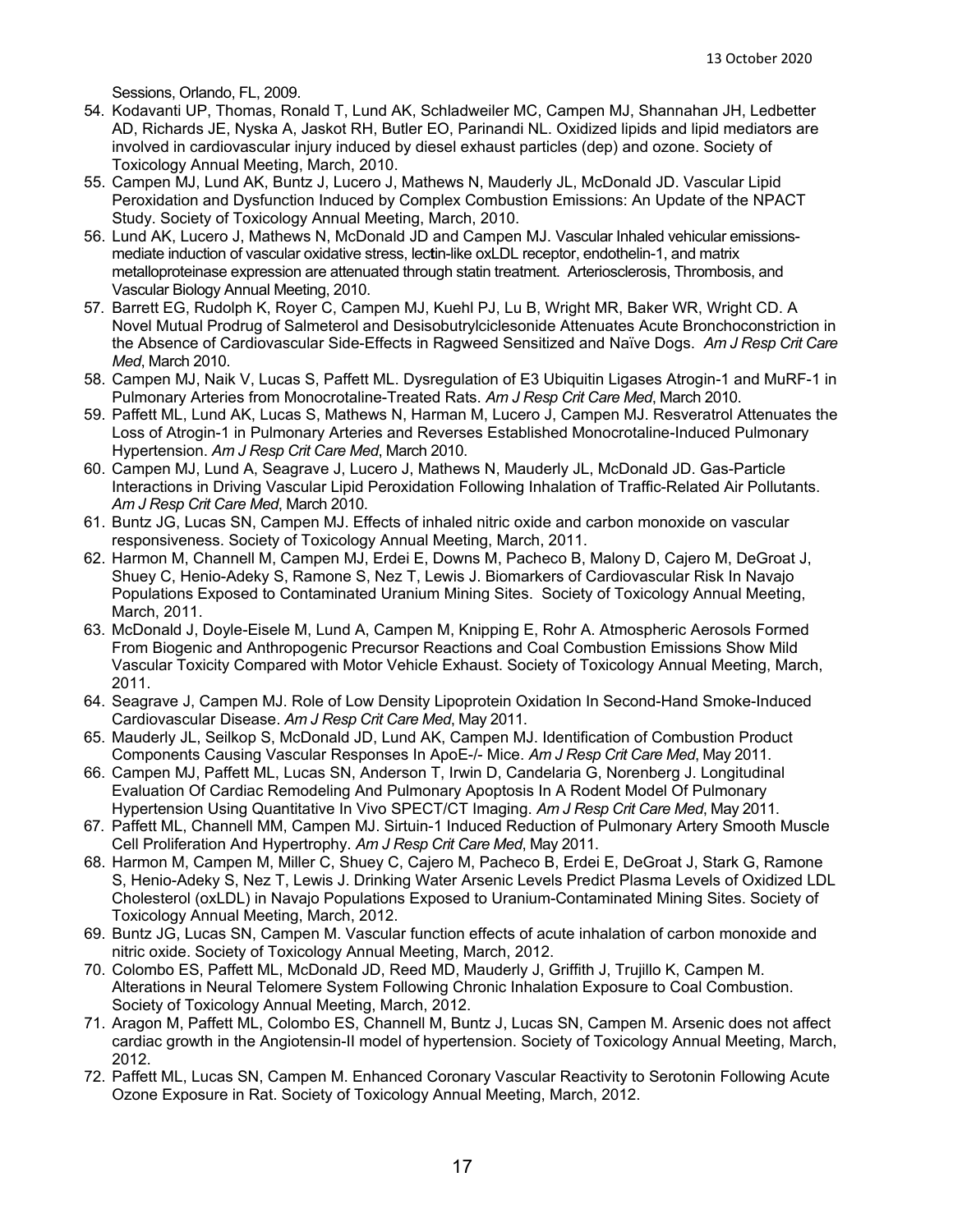- 73. Campen MJ, Channell MC, Devlin RB, Madden M. Plasma Obtained Following Nitrogen Dioxide or Diesel Engine Emissions Exposure Induces Adhesion Molecule Expression in Human Coronary Artery Endothelial Cells. Society of Toxicology Annual Meeting, March, 2012.
- 74. Campen MJ, Lund AK, McDonald JD. Cardiovascular Outcomes of Simulated, Contrasting Ambient Air Pollution Environments. *Am J Resp Crit Care Med*, May 2012.
- 75. Campen MJ, Channell MC, Devlin RB, Madden M. Circulating Factors Following Nitrogen Dioxide and Diesel Engine Exhaust Exposure Induce Adhesion Molecule Expression in Human Coronary Artery Endothelial Cells. *Am J Resp Crit Care Med*, May 2012.
- 76. Campen MJ, Chen LC. Role Of Circulating Factors In Mediating Systemic Toxicity Of Inhaled Substances. Society of Toxicology Annual Meeting, Phoenix, AZ, March 2014.
- 77. Aragon M, Erdely A, Campen MJ. Endothelial Cells as Biosensors to Assess the Systemic Inflammatory Impact of Multi Walled Carbon Nanotubes. Society of Toxicology Annual Meeting, Phoenix, AZ, March 2014.
- 78. Campen MJ, Aragon M, Erdely A. Induction of Serum Inflammatory Potential by Pulmonary Exposure to Multi-Walled Carbon Nanotubes. *Am J Resp Crit Care Med*, San Diego, May, 2014
- 79. Chrobak I, Brower J, Aragon MJ, Kheirandish N, Robertson S, Fredenburgh L, McDonald JD, and Matthew Campen, MJ. Impact of test atmosphere composition on serum bioactivity and endothelial toxicity. Presented at the Annual United States Environmental Protection Agency Clean Air Research Center Meeting, Atlanta, GA, September 19, 2014.
- 80. Zychowski K, Herbert G, Tyler C, Lucas SN, Sanchez B, Cerrato J, Avasarala S, Muttil P, Kunda N, Campen MJ. Navajo Mine Dust Exposure and Subsequent Toxicological Implications. Oral presentation at the Society of Toxicology Annual Conference, Baltimore, MD, March 14, 2017.
- 81. Zychowski K, Herbert G, Lucas SN, Kunda N, Muttil P, Brearley A, Bleske B, Cerrato J, Campen MJ. Health effects from respirable uranyl-vanadate and uranyl-silicate particulates from an abandoned mine sites in the Southwestern United States. Abstract submitted to the Society of Toxicology Annual Conference, San Antonio, TX, 2018.
- 82. Begay J and Baldwin, Jr, F. Assessment of Metal Contaminants and Toxicity of Windblown Particulates from the Claim 28 Uranium Mine. Navajo Nation Environmental Protection Agency (EPA) Conference: June 20-22, 2018
- 83. Begay J, Ordonez Y, Sanchez B, Wheeler A, Lucas S, Baldwin, Jr. F, Herbert G, Shuey C, Harkema J, Wagner J, Morishita M, Bleske B, Campen MJ. In Vivo Toxicity Assessments of Metal Contaminated Windblown Particulate Matter from an Abandoned Uranium Mine on the Navajo Reservation. Society of Toxicology (SOT) Mountain West Regional Meeting: September 19-21, 2018
- 84. Begay J, Ordonez Y, Sanchez B, Wheeler A, Lucas S, Baldwin, Jr. F, Herbert G, Shuey C, Harkema J, Wagner J, Morishita M, Bleske B, Campen MJ. In Vivo Toxicity Assessments of Metal Contaminated Windblown Particulate Matter from an Abandoned Uranium Mine on the Navajo Reservation. 10th Conference on Metal Toxicity & Carcinogenesis: October 28-31, 2018
- 85. Begay J, Ordonez Y, Lucas S, Sanchez B, Wheeler A, , Baldwin, Jr. F, Herbert G, Shuey C, Harkema J, Wagner J, Morishita M, Bleske B, Campen MJ. In Vivo Toxicity Assessment of Metal Contaminated Wind Blown Particulate Matter from an Abandoned Uranium Mine on the Navajo Reservation. SOT Annual Meeting: March 10-14, 2019
- 86. Begay J, Ordonez Y, Lucas S, Sanchez B, Wheeler A, , Baldwin, Jr. F, Herbert G, Shuey C, Harkema J, Wagner J, Morishita M, Bleske B, Campen MJ. In Vivo Toxicity Assessment of Metal Contaminated Windblown Particulate Matter from an Abandoned Uranium Mine on the Navajo Reservation. American Indian Science and Engineering Society (AISES) Region 3 Meeting: March 28-30, 2019
- 87. Begay J, Sanchez B, Wheeler A, Baldwin, Jr. F, Lucas S, Herbert G, Ordonez Y, Shuey C, Harkema J, Wagner J, Morishita M, Bleske B, Campen M. Using the Mobile Air Research Lab to for in vivo assessment of Metal Contaminated Wind-Blown Particulates from Abandoned Uranium Mines within U.S. American Indian Tribal Lands. 13th International Particle Toxicity Conference, Salzburg, Austria, Sept 12, 2019
- 88. Campen M. Mechanisms of Vascular Inflammation and Cardiometabolic Health in Indigenous Peoples. American Heart Association Scientific Sessions, Philadelphia, PA, Nov 17, 2019.
- 89. K. E. Zychowski<sup>1</sup>, B. Sanchez<sup>1</sup>, X. Zhou<sup>1</sup>, A. S. Gardiner<sup>1</sup>, G. Herbert<sup>1</sup>, S. Lucas<sup>1</sup>, M. Morishita<sup>2</sup>, J. G. Wagner<sup>2</sup>, J. Harkema<sup>2</sup>, C. Shuey<sup>3</sup>, and M. J. Campen. Serum-Borne Factors Alter Cerebrovascular Endothelial microRNA Expression following Particulate Matter Exposure Near an Abandoned Uranium Mine on the Navajo Nation. Society of Toxicology, March 2020.
- 90. E. El Hayek, S. Medina, J. Guo, A. Noureddine, K. Zychowski, R. Hunter, C. Velasco, A. Brearley, M. Spilde, T. Howard, F. Lauer, G. Herbert, M. Wiesse, S. Cabaniss, A. Ali, S. Burchiel, M. Campen, and J.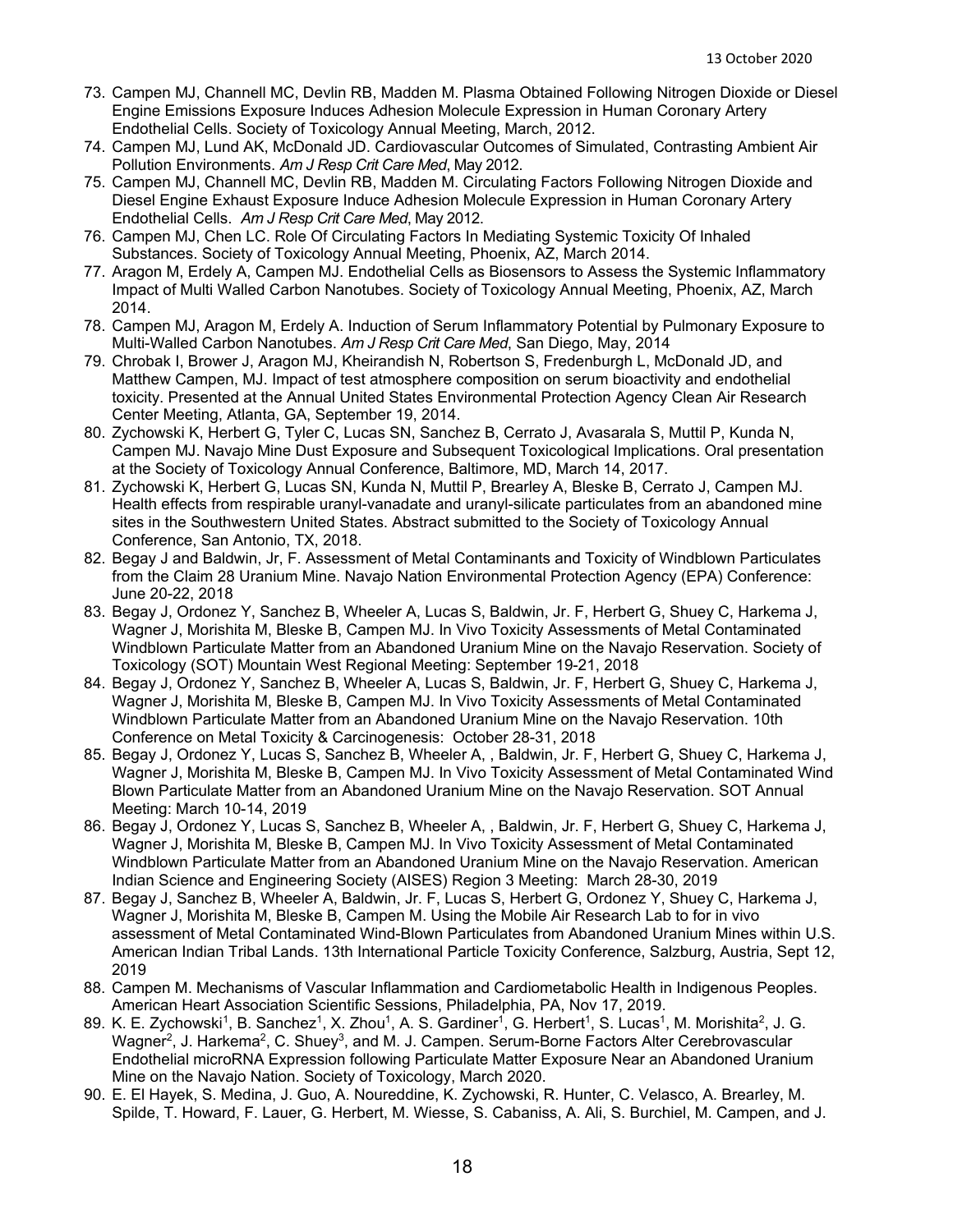Cerrato. Uptake and Toxicity of Respirable Uranium-Carbon-Bearing Particulate Matter in A549 Lung Epithelial Cells. Society of Toxicology, March 2020.

- 91. R. P. Hunter, A. Bolt, A. Brearley, J. Cerrato, C. Velasco, J. Weaver, D. McChesney, P. Muttil, G. Herbert, M. Campen, and K. Zychowski. DNA Damage from Regional Metal-Enriched Particulate Matter in a549 Lung Epithelial Cells. Society of Toxicology, March 2020.
- 92. J. Begay<sup>1</sup>, Y. Ordonez<sup>1</sup>, S. Lucas<sup>1</sup>, B. Sanchez<sup>1</sup>, A. Wheeler<sup>1</sup>, F. Baldwin, Jr.<sup>1</sup>, G. Herbert<sup>1</sup>, C. Shuey<sup>1</sup>, J. Harkema<sup>2</sup>, J. Wagner<sup>2</sup>, M. Morishita<sup>3</sup>, B. Bleske<sup>1</sup>, K. Zychowski<sup>1</sup>, and M. Campen<sup>1</sup> Physicochemical Characterization and Toxicological Assessment of Regional Particulates Adjacent Abandoned Uranium Mines within Native American Communities. Society of Toxicology, March 2020.
- 93. K. Burton, C. McVeigh, E. Barr, G. Herbert, R. Hunter, S. Medina, S. Lucas, A. Ali, M. Campen, and A. M. Bolt. Acute Effects of Inhaled Tungsten Particles on the Lung Microenvironment. Society of Toxicology, March 2020.

#### Invited Lectures, Prepared Symposia:

- 1. "Cardiovascular Effects of Air Pollution." Michigan State University, East Lansing, MI. July 12, 2005.
- 2. "Cardiovascular Effects of Air Pollution: More than Just Particles." East Carolina University, Greenville, NC. July 18, 2005.
- 3. "Electrocardiographic Impact of Whole Emissions in the ApoE<sup>-/-</sup> Mouse." Environmental Protection Agency, Research Triangle Park, NC. January 31, 2006
- 4. "Acute and Chronic Cardiovascular Health Effects of Gasoline and Diesel Engine Emissions." University of Louisville, Louisville, KY. February 23, 2006.
- 5. "Air Pollution and Atherosclerosis", Society of Toxicology, Symposium Chair, Charlotte, NC, March 27, 2007.
- 6. "Diesel and Gasoline Exhaust Exposure Induces Biomarkers of Vascular Remodeling and Oxidative Stress" American College of Sports Medicine, New Orleans, LA. May 31, 2007.
- 7. "Vascular Toxicity of Complex Emissions", Seminar for the Department of Environmental and Occupational Health, School of Public Health, University of Washington, July 16, 2007.
- 8. "Vascular Toxicity of Inhaled Pollutants", Invited Lecture for the Department of Pulmonary Medicine, University of New Mexico, Albuquerque, NM, October 3, 2007.
- 9. "The Comparative Toxicity Test Program of the National Environmental Respiratory Center: Vascular Toxicity of Complex Emissions", Toxicology Forum European Meeting, Brussels, Belgium, October 24, 2007.
- 10. "Essentials of Respiratory Safety Pharmacology", American College of Toxicology Meeting, Charlotte, NC, November 13, 2007.
- 11. "Vascular Toxicity of Complex Emissions", Invited Lecture for the Department of Physiology, West Virginia University, Morgantown, WV, November 15<sup>th</sup>, 2007.
- 12. "Air Pollution and Atherosclerosis", Symposium Chair, American Association for the Advancement of Science, Annual Meeting, Boston, MA, February, 2008.
- 13. "Endothelial Dysfunction: More than just a No NO Phenomenon" Society of Toxicology, Symposium Chair, Seattle, WA, March, 2008.
- 14. "Cardiovascular Effects in Animal Models of Exposure to Defined Sources" Health Effects Institute Annual Meeting, Philadelphia, April, 2008.
- 15. "Shock in a Hamster Model of Hantavirus Cardiopulmonary Syndrome" Respiratory Physiology in Laboratory Animal Models: An Advanced Course, Battelle Eastern Science & Technology Center Aberdeen, MD, April, 2008.
- 16. "Atherosclerosis and Vehicular Emissions Exposure: More than Just Airborne Particles" Physiology Seminar, Johns Hopkins School of Public Health, Baltimore, MD, April, 2008.
- 17. "Gasoline Emissions and Vascular Remodeling", American Heart Association Scientific Sessions, New Orleans, LA November 9th, 2008.
- 18. "Complex Interactions of Urban Air Pollution: Impact on Vascular Pathophysiology" College of Veterinary Medicine, Louisiana State University, Baton Rouge, LA, November 12<sup>th</sup>, 2009.
- 19. "Biochemical Pathways for Smooth Muscle Atrophy in Pulmonary Arterial Hypertension," Department of Pulmonary Medicine, University of New Mexico, Albuquerque, NM, December 2, 2009.
- 20. "Environmental Influence on Vascular Remodeling Pathways" Department of Physiology, West Virginia University, Morgantown, WV, April 8th, 2010.
- 21. "Endothelial Function and Lipid Peroxidation" NIEHS-EPA Symposium on Air Pollution and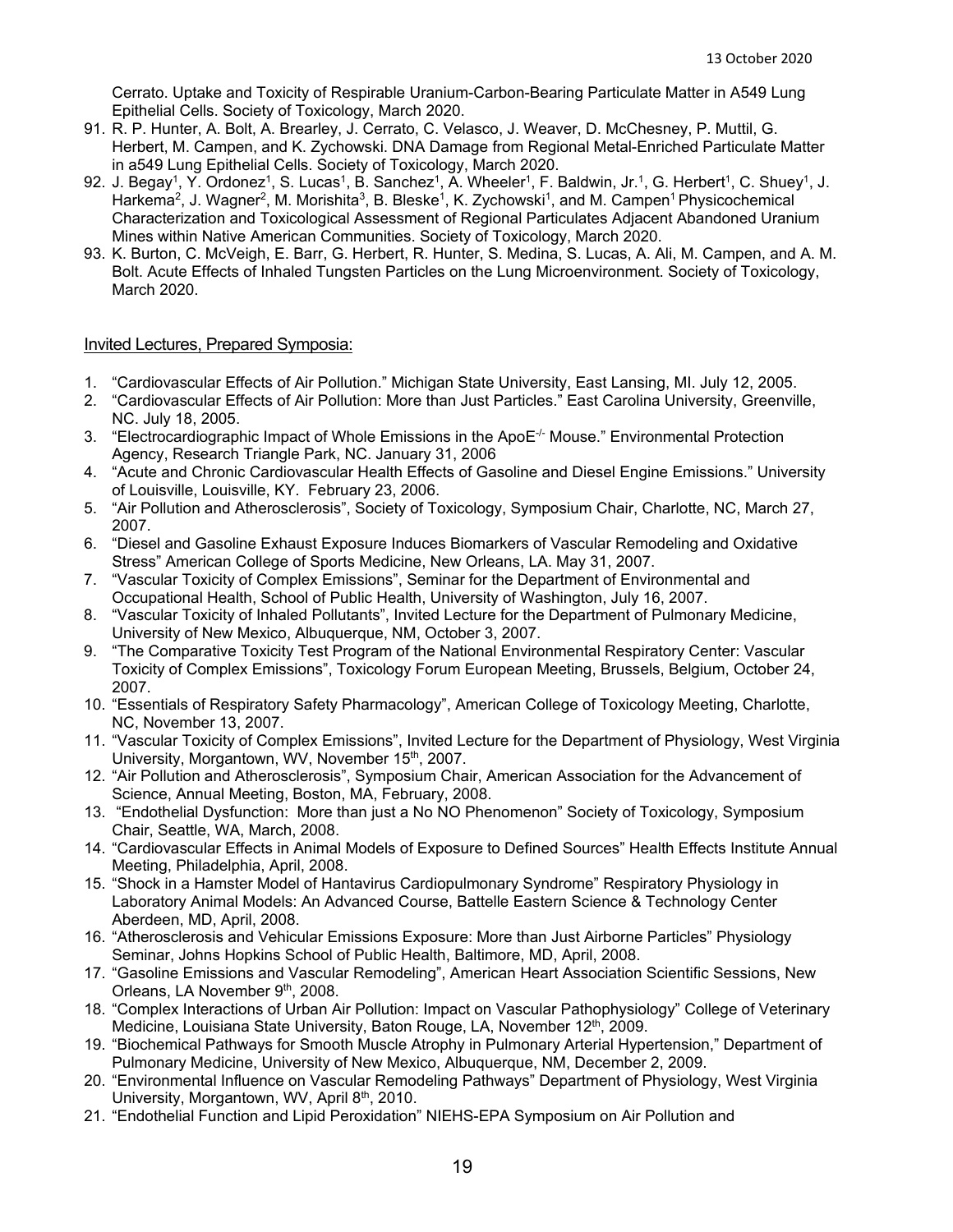Cardiovascular Disease, Seattle, WA, 2010.

- 22. "Environmental Influence on Vascular Remodeling Pathways" Department of Environmental Medicine, New York University, Tuxedo Park, NY, August 5<sup>th</sup>, 2010.
- 23. "Complex Responses to Complex Mixtures: Vascular Effects of Air Pollution", Department of Gerontology, University of Southern California, March 14<sup>th</sup>, 2011.
- 24. "Environmental Influences on Cardiovascular Health", Rio Grande Chapter of the American Industrial Hygiene Association Annual Meeting, October 27<sup>th</sup>, 2011.
- 25. "Cardiovascular Toxicity of Simulated Complex Air Pollution Mixtures" Health Effects Institute Annual Meeting, Chicago, April, 2012.
- 26. "How Does Inhalation Exposure Cause Systemic Vascular Toxicity?" Allegheny-Erie Regional Chapter of the Society of Toxicology Annual Meeting, Pittsburgh, PA, May, 2012.
- 27. "Impact of inhaled nitrogen air pollutants on cardiovascular function" RCN Human Health Conference Impacts of Excess Nitrogen in the Environment on Human Health, Bethesda, MD, November 14<sup>th</sup>, 2012.
- 28. "Complex Mixtures of Air Pollutants and Cardiopulmonary Health" National Vehicle & Fuel Emissions Laboratory, United States Environmental Protection Agency, Ann Arbor, MI, February 26<sup>th</sup>, 2013.
- 29. "Mechanisms Mediating Systemic Vascular Toxicity Following Inhalation Exposure to Nanomaterials" Mountain West Society of Toxicology Regional Chapter Annual Meeting, Albuquerque, NM, September 19th, 2013.
- 30. "Pathways Mediating Systemic Vascular Insult Following Inhalation Exposure to Airborne Toxicants" University of Utah, Salt Lake City, UT, February 3rd, 2014.
- 31. "Impacts of Environmental Factors on Endothelial 'Micro-Exposome': Implications for Chronic Vascular Disease", Department of Biochemistry and Molecular Biology, University of New Mexico School of Medicine, September 29th, 2014.
- 32. "Cardiovascular Impacts of Inhaled Pollutant Mixtures" Umeå University, Sweden, December 11<sup>th</sup>, 2014.
- 33. Air Pollution and Neuroinflammation: Can Smoke Cause Fire?" Department of Preventive Medicine, University of Southern California, March 27<sup>th</sup>, 2015.
- 34. "Gasoline, Diesel Engine and Mixed Emissions Effects on Oxidized Lipids and Vascular Function" American Heart Association Scientific Sessions, November 2015.
- 35. "Air Pollution and Health Effects Beyond the Lung: Traveling Sterile Inflammation" Infectious Disease and Inflammation Program, University of New Mexico School of Medicine, May 2016.
- 36. "Inhalation of particulates and gases and systemic inflammatory effects: Modification of circulating components promotes cerebrovascular endothelial inflammation and dysfunction." Japanese Society of Toxicology Annual Conference, Nagoya, Japan, June 2016.
- 37. "Circulating Inflammatory Bioactivity Resulting from Environmental Exposures" National Institute of Occupational Health Sciences, Cincinnati, OH, July 19<sup>th</sup>, 2016.
- 38. "Environmental Health Concerns Associated with Uranium Mines Sites in Southwestern Tribal Communities" Department of Environmental Health, University of Cincinnati, July 20th, 2016.
- 39. "Vascular Toxicity from Inhaled Toxins: Refining our understanding of "indirect" effects", Division of Cardiology, University of Louisville, October 24, 2016.
- 40. "Uranium and Vanadium Drive Cardiopulmonary Toxicity of Respirable Dusts Derived from Abandoned Uranium Mine Sites in the Southwest" 9<sup>th</sup> Metals Toxicity and Carcinogenesis Conference, Lexington, KY, October 25, 2016.
- 41. "Inhalation Toxicity of Dusts Derived from Uranium Mines Sites in Southwestern Tribal Communities", Superfund Research Program, University of Arizona, Tucson, AZ, January 19, 2017.
- 42. "Pipe Cleaners in the Pipeline: Mechanisms of Action for Novel Cardiovascular Drugs on the Clinical Horizon", New Mexico Pharmacists Association Annual Meeting, Albuquerque, NM, June 25, 2017.
- 43. "Cardiopulmonary Consequences of Respirable Dusts Derived from Uranium Mines on the Navajo Nation", Ohio State University College of Public Health, Division of Environmental Health, Columbus, OH, September 13, 2017.
- 44. "Air Pollution and Health Effects Beyond the Lung: Traveling Sterile Inflammation", Nationwide Children's Hospital, Columbus, OH, September 14, 2017.
- 45. "Inhaled Toxicants and Neuroinflammation: Connecting the Dots", Department of Internal Medicine, College of Medicine, University of Arizona-Phoenix, AZ, February 23, 2018.
- 46. "Neurovascular effects of inhaled toxicants", Zhejiang Chinese Medical University, Hangzhou, China, March 26, 2018.
- 47. "Impact of a High-Risk Environment on Tribal Lands: Assessing Cardiorespiratory Risk from Uranium Mines", Clinical Translational Research Infrastructure Network (CTR-IN) Annual Conference, University of Nevada-Las Vegas, June 12, 2018.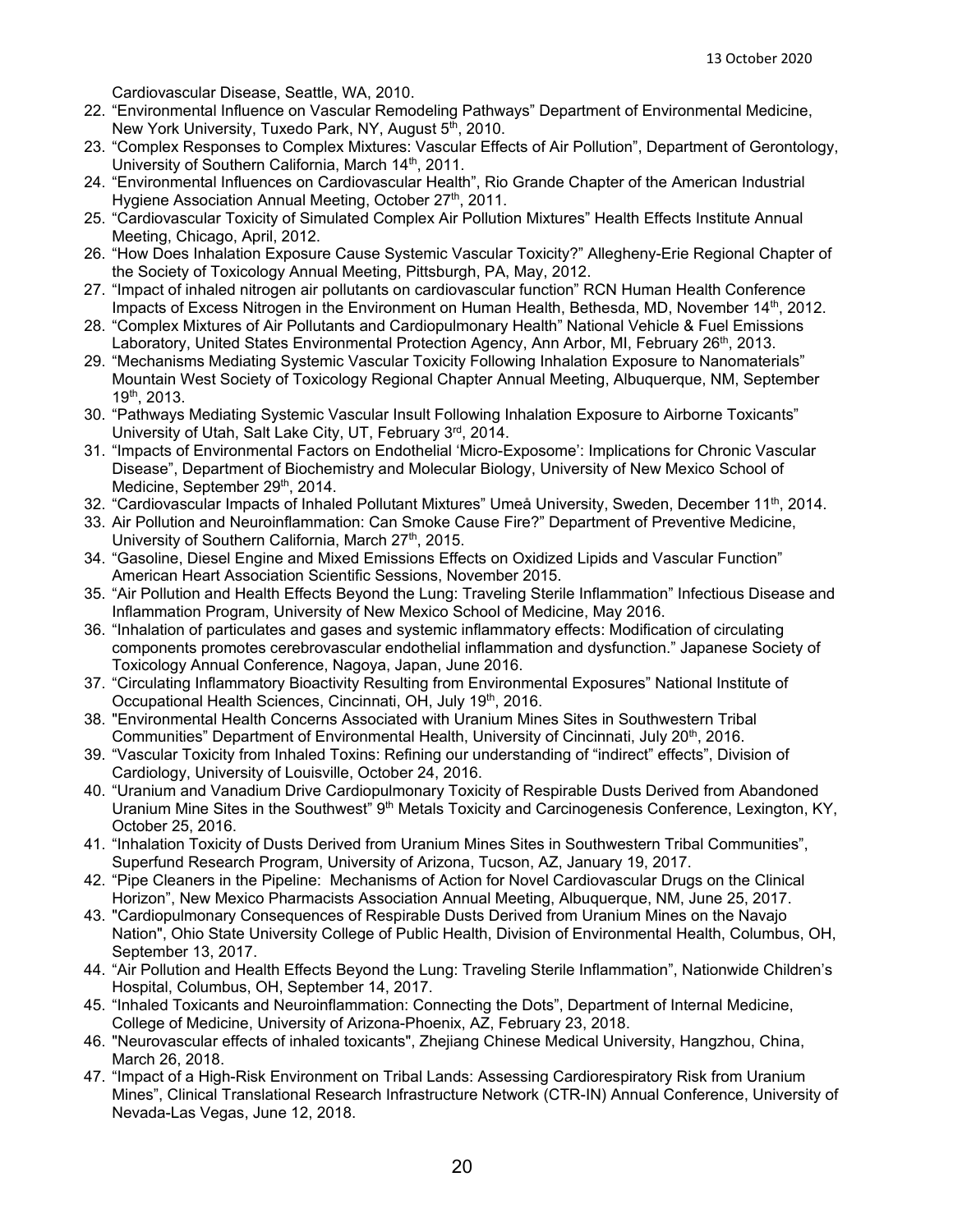- 48. "Respiratory and Cardiovascular Toxicity Related to Windblown Dusts from Abandoned Uranium Mines on Tribal Lands in the Southwest", Biomedical Research Seminar, New Mexico State University, Las Cruces, NM, August 31, 2018.
- 49. "Assessing Cardiorespiratory Risk from Dusts Arising from Uranium Mines on Tribal Lands" Mountain West Society of Toxicology Annual Conference, University of Arizona-Phoenix, AZ, September 20, 2018.
- 50. "Assessing Cardiorespiratory Risk from Dusts Arising from Uranium Mines on Tribal Lands", Molecular Toxicology Lectureship (EHS 411), University of California at Los Angeles, December 6, 2018.
- 51. "Neuroinflammatory Consequences of Inhaled Pollutants: Role of Circulating Factors", Cardiology Grand Rounds, University of California at Los Angeles, December 7, 2018.
- 52. "Circulating Molecular Shrapnel: Identifying links between inhaled toxicants and neurological outcomes", Michigan State University Institute for Integrative Toxicology Seminar Series, January 11, 2019.
- 53. "Cardiovascular and Respiratory Toxicity of Particulates from Abandoned Uranium Mines on Navajo Nation", Department of Comparative Biomedical Sciences, School of Veterinary Medicine, Louisiana State University, May 16, 2019.
- 54. "Respiratory Tract Toxicology", invited lecture for Advanced Comprehensive Toxicology course organized by the American College of Toxicology, Gaithersburg, MD, August 7, 2019.
- 55. "Pulmonary-derived circulating factors promote cerebrovascular inflammatory mechanisms following inhalation of particles and gases" Keynote lecture for International Particle Toxicology Conference, Salzburg, Austria, September 12, 2019.
- 56. "Inhalation Toxicity of Dusts from Uranium Mine Sites \*plus\* Update on Vaping Health Hazards" Invited Seminar for New Mexico Tech, October 4, 2019.
- 57. "Mechanisms of Vascular Inflammation and Cardiometabolic Health in Indigenous Peoples", Oral Presentation at the American Heart Association Annual Meeting, Philadelphia, PA, November 17, 2019.
- 58. "Let's think about mom for a change: How gestational exposures to inhaled toxicants may uniquely impact maternal cardiovascular health" Program in Toxicology, Texas A&M Univeristy, College Station, TX, December 2, 2019.
- 59. "What the heck is going on with vaping?" Outreach presentation for Santa Fe (NM) Preparatory School Students (Middle, High School) and Parents, December 3,4, 2019.
- 60. "From Cardiovascular Disease, to Fetal Effects, to Neurological Outcomes: Can Air Pollution Really Cause Everything?" University of Connecticut Toxicology Scholars Colloquium Seminar, April 6, 2020.
- 61. "Chemistry and Toxicity of Contaminants from Uranium Mine Sites on Native American Lands of the Southwest" Webinar for the North Carolina School of Science and Mathematics, Earth Day, April 22<sup>nd</sup>, 2020.
- 62. "Harmful Effects of Vaping: Lung Toxicity and Impairment of Immune Function" New Mexico Pharmacy Association, Virtual Annual Meeting, September 13<sup>th</sup>, 2020.
- 63. "Chemistry and Toxicity of Respirable Contaminants from Uranium Mine Sites on Native American Lands of the Southwest" Department of Chemistry Webinar, State University of New York College of Environmental Science and Forestry, October 29, 2020.
- 64. "Air Pollution Impacts on Diverse Vascular Beds: Brain and Placenta as Targets" Webinar for Case Western's Cardiovascular Research Institute, November 17, 2020.

## **INSTITUTIONAL SERVICE**

### **COMMITTEES**

- Environmental Health Signature Program Steering Committee, University of New Mexico, 2008 present; Chair, 2013-present
- Cardiovascular and Metabolic Disease Signature Program Steering Committee, University of New Mexico, 2009-present
- Biomedical Graduate School Program Admissions Committee, University of New Mexico, 2010- 2012
- Biomedical Graduate School Program Qualifying Exams Review Service, University of New Mexico, 2010-2013
- Search Committee, Dean of Pharmacy Vacancy, University of New Mexico, 2010-11, hired Lynda Welage, Pharm.D.
- Organizational Planning and Evaluation Committee, 2010-11

Graduate Education Committee, College of Pharmacy, University of New Mexico, 2010-11 Search Committee, Pharmaceutical Sciences Faculty Position, University of New Mexico, 2010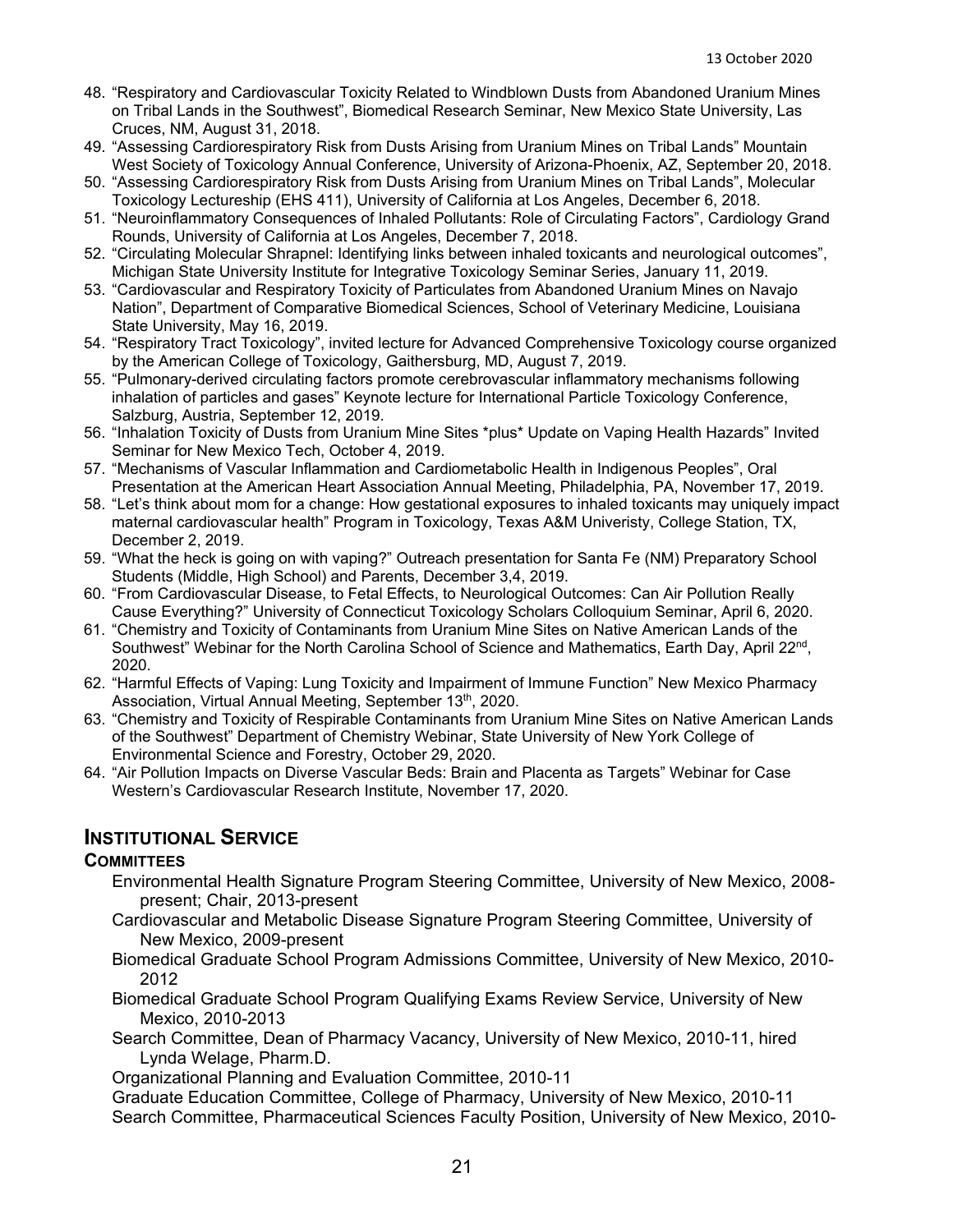11, hired Pamela Hall, Ph.D.

Curriculum Committee, College of Pharmacy, University of New Mexico, 2011-2013 Pharmacy Student Portfolio Advisor, 2011-12

Awards Committee, UNM HSC Faculty Research Excellence Awards, 2012-2014.

Management of Conflict of Interests (MCOI) Committee, UNM HSC, 2012-2017.

Graduate Affairs Committee, 2012-2016; Chair, 2014-2016

Chair, Search Committee for Director of UNM Community Environmental Health Program, 2014- 2015

College of Pharmacy Student Affairs Committee, 2015-present; Chair of Academic Dishonesty Investigations, 2016-present

Research Steering and Planning Committee (HSC), 2015-present.

SAGE Committee (CTSC Pilot Funding Reviews) 2015-present.

Promotion and Tenure Committee Chair, Department of Pharmaceutical Sciences, 2018 present. External P&T support for College of Nursing and Dept of Pharmacy Practice, 2020

#### **INSTRUCTION**

*Lectures:*

Cardiovascular Toxicology (as part of Gen. Toxicology), University of New Mexico, 2003-2009 Cardiovascular Pharmacology (as part of Gen. Pharmacology), University of New Mexico, 2003- 2008

**PHRM 731-732, Mechanisms of Drug Action**, 2009-2014, mechanisms of therapy for pulmonary hypertension, heart failure, hyperlipidemia, arrhythmia, and anemia

**PHRM 593, Pharmaceutical Sciences Research Seminar**. Instructor on Record, Spring 2011. **PHRM 731, Mechanisms of Drug Action,** Instructor on Record, Fall 2011.

**PHRM 580, Toxicology,** Cardiovascular & Respiratory Toxicology lectures, 2012-2016, Instructor on Record, 2017

**PHRM 593, Pharmaceutical Sciences Research Seminar**. Instructor on Record, Spring 2013. **PHRM 705, Pathophysiology,** Anemia, Hypoxia, Coagulation, 2011-2019.

*Undergraduate Trainees:* Lauren Heine, 2015 (Michigan State University Ph.D. program) Valeria Rivero, 2015-2016 Bethany Sanchez, 2015-2017 (Yale University MSPH program) Raul Salazar, 2016-2019 Bryan Villalva, 2017-2018 Abigail Wheeler, 2017-2018 (Johns Hopkins University PhD program) Rita Saracino, 2020-present

*Pharm.D. Research Trainees:* Heidi Cung, 2013-2015 Yoselin Ordonez Suarez, 2016-2019 Alex Wehner, 2016 Catherine Smith, 2016-2017 Marcus Garcia, 2016-2020 Raul Salazar, 2019-present Thomas Wilson, 2019-2020

*Doctoral/Masters Candidate Committees († indicates principal advisor):* Kyan Allahdadi, PhD, 2004-2006 Andrea Aragon, MS, 2005-2007 Phillip Kopf, 2004-2009 Salina Torres, 2004-2008 †Tom Cherng, 2006-2010 Njotu Larry Agbor, 2009-2013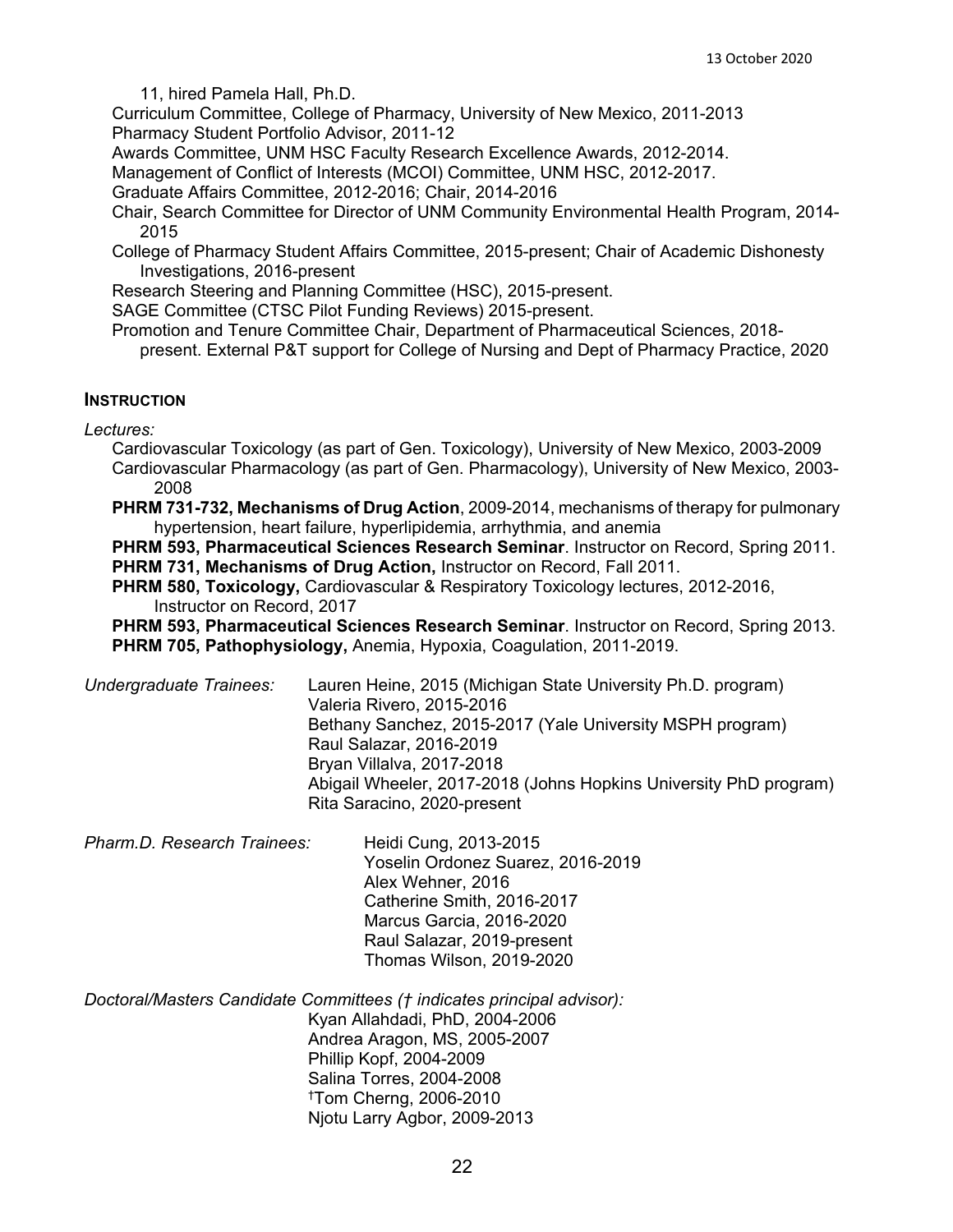†Molly Harmon, MS, 2010-2015 Azita K. Madrid, PhD 2010-2012 (from NYU) †Mario Aragon, 2011-2015 Amber McBride, 2012-2014 Elani Fourie, 2013-2016 Christina Termini, 2013-2016 Moriah Castleman, 2013-2015 †Roberto Mota, 2014-2016 (MS) Kayla Zehr, 2015-2017 †Tamara Young, 2016-present Griffith Davis, 2016-2019, (University of North Texas) †Jessica Begay, 2017-2019 (MS), 2020-present (PhD) †Marsha Bitsui, 2017-present †Russell Hunter, 2019-present †David Scieszka, 2020-present

Graduate Student Rotations (1<sup>st</sup> year): Alexandra Fowler, 2017 Srinivas Rao Gadam, 2018 Nathan Cruz, 2020

*Dissertation Opponent/Assessment Committee:*

Jon Unosson, 2014, Umeå University, Sweden (Opponent to Defense) Daniel Vest Christophersen, 2016, University of Copenhagen, Denmark (Assessor)

*Post-Doctoral Trainees:* Andrew Helms, MD. 2003-04, Cardiothoracic Surgical Fellow, currently a Thoracic Surgeon at WellStar Health System, Marietta, Ga

- Sathish Babu, MD. 2004-05, Cardiothoracic Surgical Fellow, currently President & CEO at Chicago Life Sciences Med Corp, Chicago, USA
- Travis Knuckles, Ph.D. 2005-2008, now Assist Professor at WVU
- Amie Lund, Ph.D. 2005-2009, now Assist Professor, University of North Texas. Received F32 and K99/R00.
- Michael Paffett, Ph.D. 2009-2013, Now Scientist and Technical Rep, Olympus Microscopes
- Elizabeth Sage Colombo, M.D., Ph.D., 2011-2012, now Chief Resident, Quality, University of New Mexico
- Sarah Robertson, Ph.D., 2012-2013, now Environmental Health Scientist, Public Health England
- Katherine Zychowski, Ph.D., 2014-2018, from Texas A&M University. Received K99/R00.
- Christina Tyler, Ph.D., 2015-2016, now at Los Alamos National Labs

*Faculty Advisement:*

- Dawn Delfin, Ph.D. 2013-2016, Clinical and Translational Science Center KL2 Scholar, Assistant Professor, UNM
- Hector Olvera, Ph.D., 2014-2016, Assistant Professor, UTEP, as part of the Harvard University School of Public Health JPB Environmental Health Scholars Program
- *Through KL2 Mentored Career Development Program*: Brandi Fink, PhD; Justin Baca, MD PhD; Kathryn Frietze, PhD; Eliseo Castillo, PhD; Daryl Domman, PhD

*Through NM CMBM COBRE:* Alicia Bolt, PhD; Rama Gullapali, MD, PhD; Xiang Xue, PhD; Xixi Zhou, PhD

#### **SYMPOSIA AND WORKSHOPS ORGANIZED**